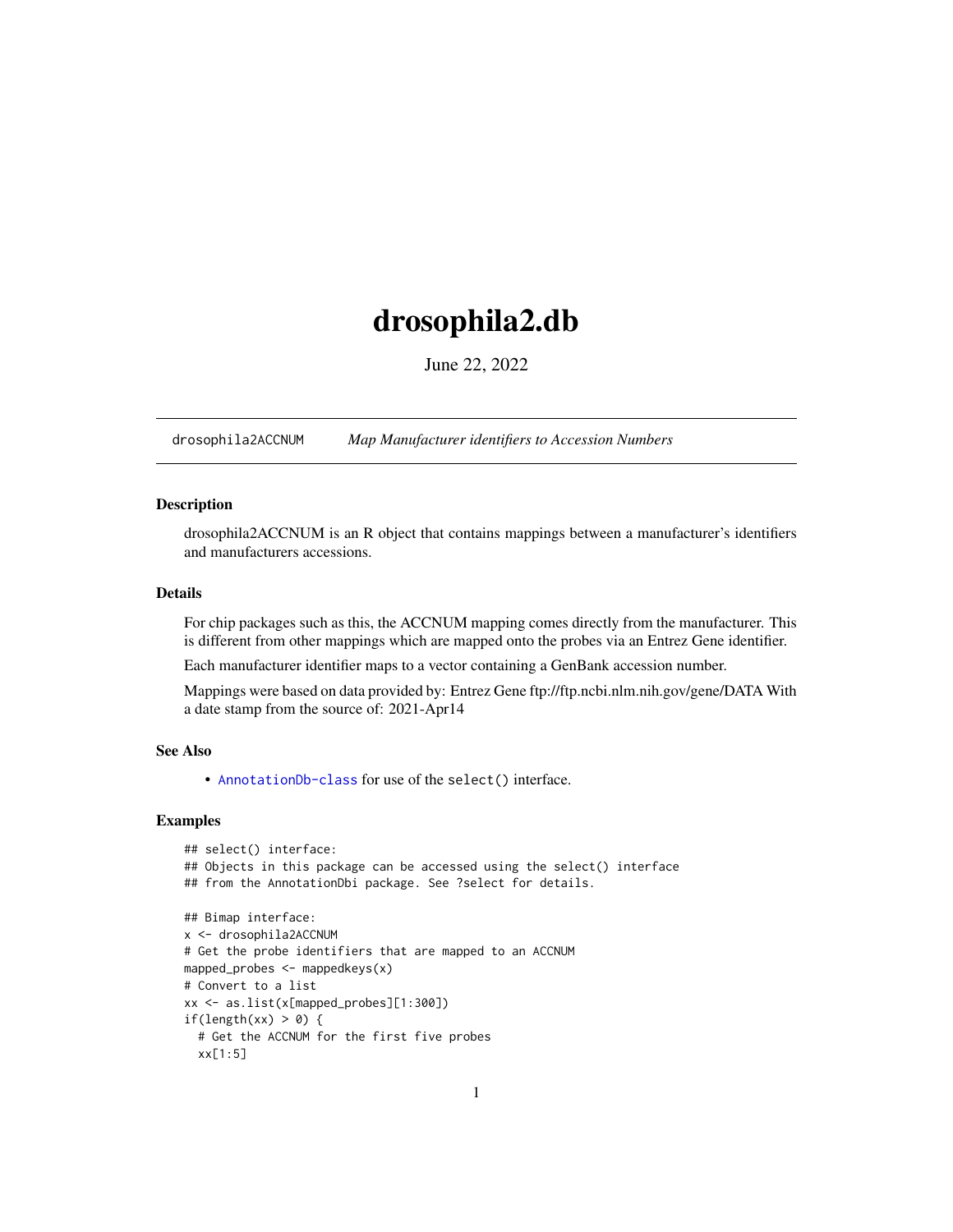```
# Get the first one
 xx[[1]]
}
```

```
drosophila2ALIAS2PROBE
```
*Map between Common Gene Symbol Identifiers and Manufacturer Identifiers*

# Description

drosophila2ALIAS is an R object that provides mappings between common gene symbol identifiers and manufacturer identifiers.

# Details

Each gene symbol is mapped to a named vector of manufacturer identifiers. The name represents the gene symbol and the vector contains all manufacturer identifiers that are found for that symbol. An NA is reported for any gene symbol that cannot be mapped to any manufacturer identifiers.

This mapping includes ALL gene symbols including those which are already listed in the SYMBOL map. The SYMBOL map is meant to only list official gene symbols, while the ALIAS maps are meant to store all used symbols.

Mappings were based on data provided by: Entrez Gene ftp://ftp.ncbi.nlm.nih.gov/gene/DATA With a date stamp from the source of: 2021-Apr14

#### See Also

• [AnnotationDb-class](#page-0-0) for use of the select() interface.

```
## select() interface:
## Objects in this package can be accessed using the select() interface
## from the AnnotationDbi package. See ?select for details.
## Bimap interface:
# Convert the object to a list
xx <- as.list(drosophila2ALIAS2PROBE)
if(length(xx) > 0){
    # Get the probe identifiers for the first two aliases
    xx[1:2]
   # Get the first one
   xx[[1]]
}
```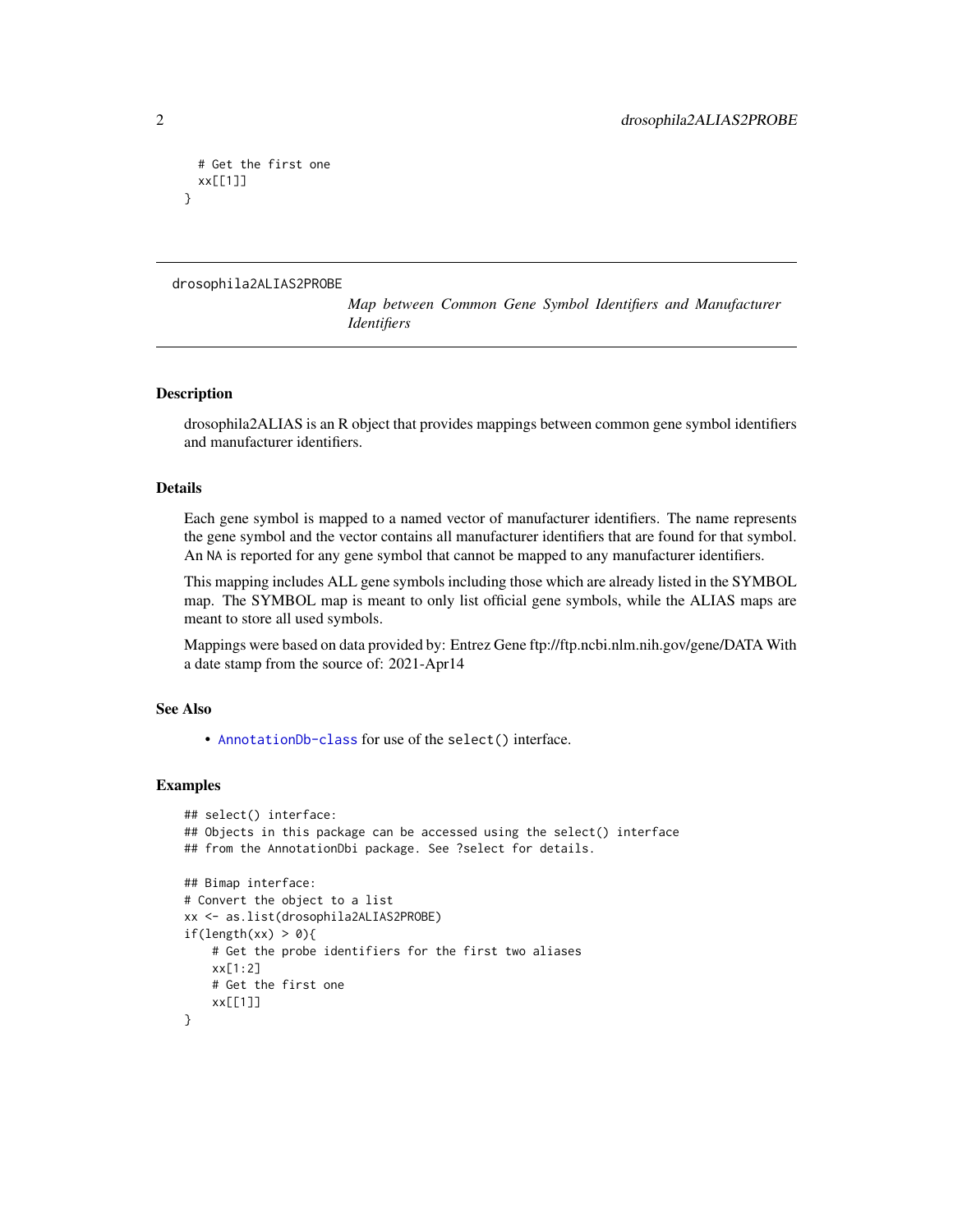<span id="page-2-0"></span>

#### Description

Welcome to the drosophila2.db annotation Package. The purpose of this package is to provide detailed information about the drosophila2 platform. This package is updated biannually.

Objects in this package are accessed using the select() interface. See ?select in the AnnotationDbi package for details.

#### See Also

• [AnnotationDb-class](#page-0-0) for use of keys(), columns() and select().

## Examples

```
## select() interface:
## Objects in this package can be accessed using the select() interface
## from the AnnotationDbi package. See ?select for details.
columns(drosophila2.db)
## Bimap interface:
## The 'old style' of interacting with these objects is manipulation as
## bimaps. While this approach is still available we strongly encourage the
## use of select().
ls("package:drosophila2.db")
```
drosophila2CHR *Map Manufacturer IDs to Chromosomes*

# **Description**

drosophila2CHR is an R object that provides mappings between a manufacturer identifier and the chromosome that contains the gene of interest.

# Details

Each manufacturer identifier maps to a vector of chromosomes. Due to inconsistencies that may exist at the time the object was built, the vector may contain more than one chromosome (e.g., the identifier may map to more than one chromosome). If the chromosomal location is unknown, the vector will contain an NA.

Mappings were based on data provided by: Entrez Gene ftp://ftp.ncbi.nlm.nih.gov/gene/DATA With a date stamp from the source of: 2021-Apr14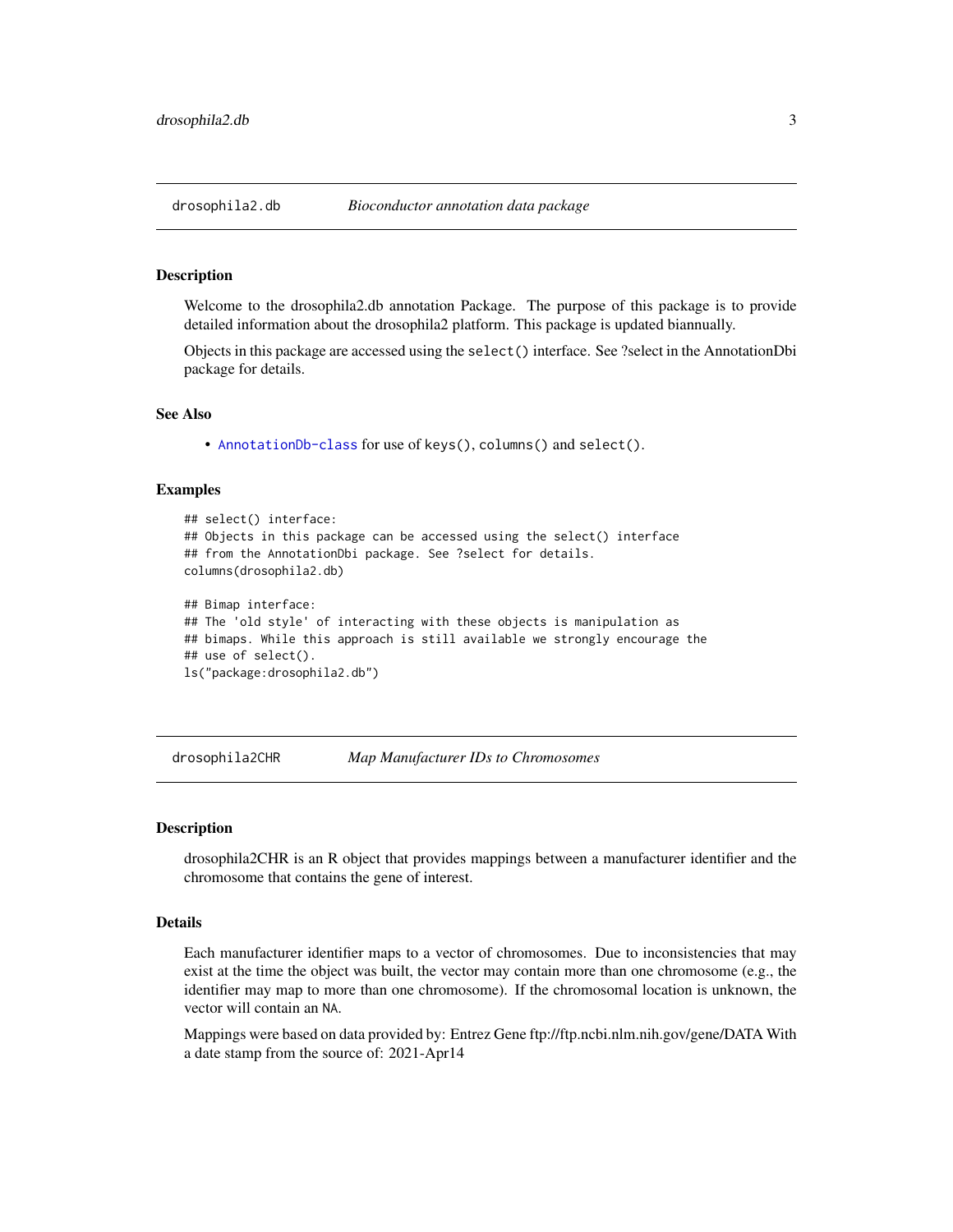# <span id="page-3-0"></span>See Also

• [AnnotationDb-class](#page-0-0) for use of the select() interface.

# Examples

```
## select() interface:
## Objects in this package can be accessed using the select() interface
## from the AnnotationDbi package. See ?select for details.
## Bimap interface:
x <- drosophila2CHR
# Get the probe identifiers that are mapped to a chromosome
mapped_probes <- mappedkeys(x)
# Convert to a list
xx <- as.list(x[mapped_probes][1:300])
if(length(xx) > 0) {
  # Get the CHR for the first five probes
  xx[1:5]
  # Get the first one
  xx[[1]]
}
```
drosophila2CHRLENGTHS *A named vector for the length of each of the chromosomes*

#### Description

drosophila2CHRLENGTHS provides the length measured in base pairs for each of the chromosomes.

# Details

This is a named vector with chromosome numbers as the names and the corresponding lengths for chromosomes as the values.

Total lengths of chromosomes were derived by calculating the number of base pairs on the sequence string for each chromosome.

# See Also

• [AnnotationDb-class](#page-0-0) for use of the select() interface.

```
## select() interface:
```
- ## Objects in this package can be accessed using the select() interface
- ## from the AnnotationDbi package. See ?select for details.
- ## Bimap interface: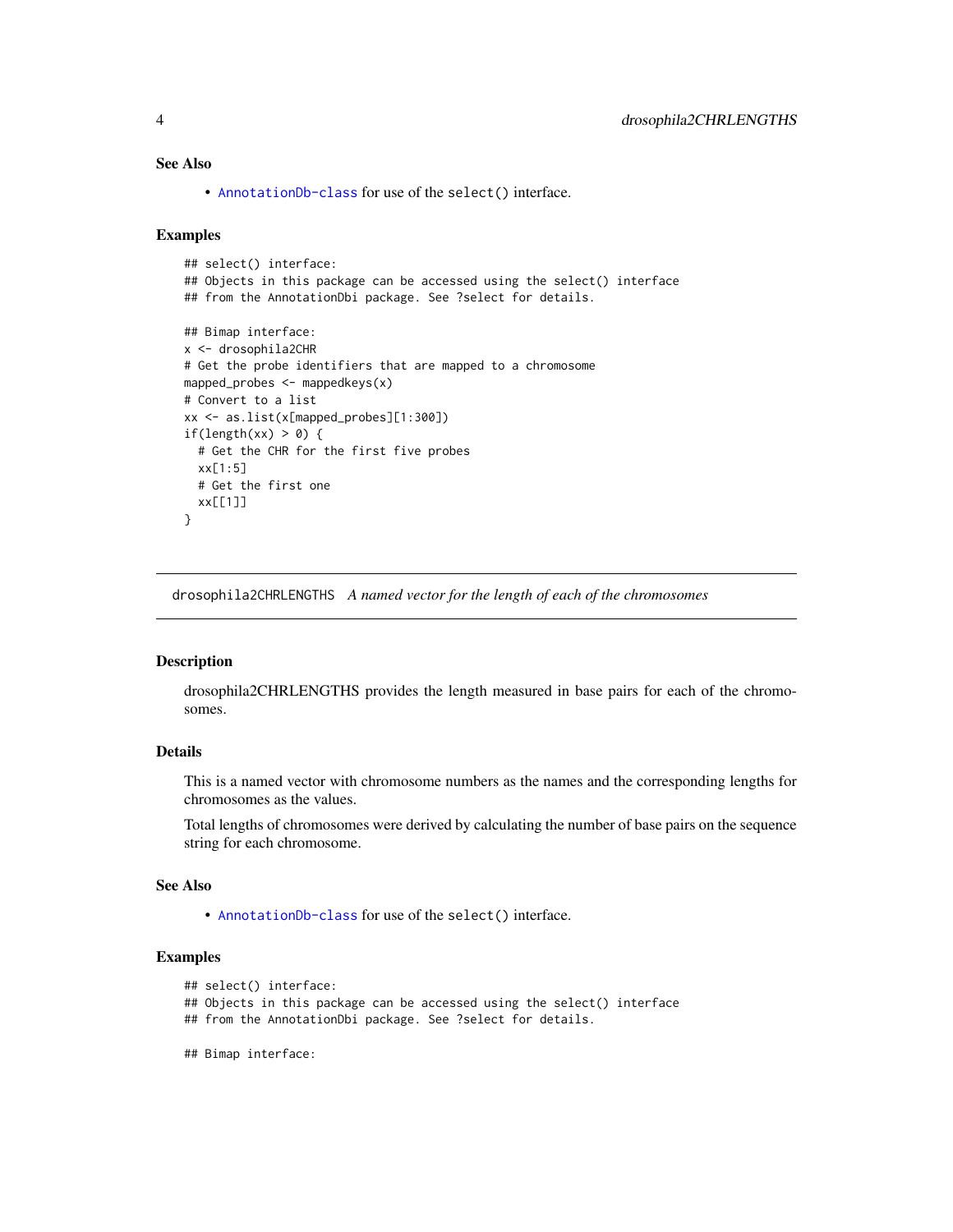# <span id="page-4-0"></span>drosophila2CHRLOC 5

```
tt <- drosophila2CHRLENGTHS
# Length of chromosome 1
tt["1"]
```
drosophila2CHRLOC *Map Manufacturer IDs to Chromosomal Location*

# Description

drosophila2CHRLOC is an R object that maps manufacturer identifiers to the starting position of the gene. The position of a gene is measured as the number of base pairs.

The CHRLOCEND mapping is the same as the CHRLOC mapping except that it specifies the ending base of a gene instead of the start.

# Details

Each manufacturer identifier maps to a named vector of chromosomal locations, where the name indicates the chromosome. Due to inconsistencies that may exist at the time the object was built, these vectors may contain more than one chromosome and/or location. If the chromosomal location is unknown, the vector will contain an NA.

Chromosomal locations on both the sense and antisense strands are measured as the number of base pairs from the  $p(5)$  end of the sense strand) to q  $(3)$  end of the sense strand) arms. Chromosomal locations on the antisense strand have a leading "-" sign (e. g. -1234567).

Since some genes have multiple start sites, this field can map to multiple locations.

Mappings were based on data provided by: UCSC Genome Bioinformatics (Drosophila melanogaster)

With a date stamp from the source of: 2019-Jan15

# See Also

• [AnnotationDb-class](#page-0-0) for use of the select() interface.

```
## select() interface:
## Objects in this package can be accessed using the select() interface
## from the AnnotationDbi package. See ?select for details.
## Bimap interface:
x <- drosophila2CHRLOC
# Get the probe identifiers that are mapped to chromosome locations
mapped_probes <- mappedkeys(x)
# Convert to a list
xx <- as.list(x[mapped_probes][1:300])
if(length(xx) > 0) {
 # Get the CHRLOC for the first five probes
 xx[1:5]
 # Get the first one
 xx[[1]]
}
```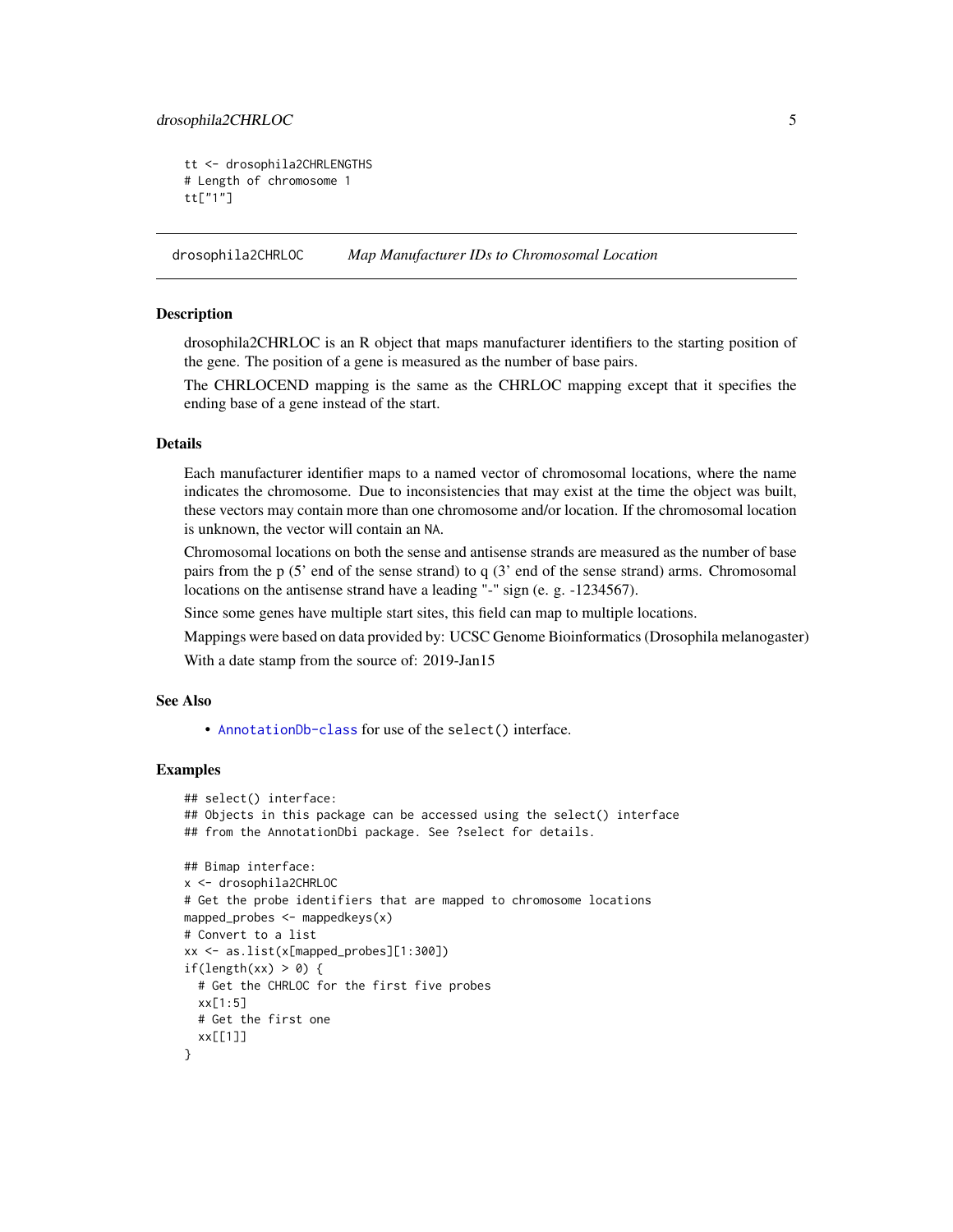<span id="page-5-0"></span>

#### Description

drosophila2ENSEMBL is an R object that contains mappings between manufacturer identifiers and Ensembl gene accession numbers.

# Details

This object is a simple mapping of manufacturer identifiers to Ensembl gene Accession Numbers.

Mappings were based on data provided by BOTH of these sources: [http://www.ensembl.org/](http://www.ensembl.org/biomart/martview/) [biomart/martview/](http://www.ensembl.org/biomart/martview/) <ftp://ftp.ncbi.nlm.nih.gov/gene/DATA>

For most species, this mapping is a combination of manufacturer to ensembl IDs from BOTH NCBI and ensembl. Users who wish to only use mappings from NCBI are encouraged to see the ncbi2ensembl table in the appropriate organism package. Users who wish to only use mappings from ensembl are encouraged to see the ensembl2ncbi table which is also found in the appropriate organism packages. These mappings are based upon the ensembl table which is contains data from BOTH of these sources in an effort to maximize the chances that you will find a match.

For worms and flies however, this mapping is based only on sources from ensembl, as these organisms do not have ensembl to entrez gene mapping data at NCBI.

#### See Also

• [AnnotationDb-class](#page-0-0) for use of the select() interface.

```
## select() interface:
## Objects in this package can be accessed using the select() interface
## from the AnnotationDbi package. See ?select for details.
## Bimap interface:
x <- drosophila2ENSEMBL
# Get the entrez gene IDs that are mapped to an Ensembl ID
mapped_genes \leq mappedkeys(x)
# Convert to a list
xx <- as.list(x[mapped_genes][1:300])
if(length(xx) > 0) {
 # Get the Ensembl gene IDs for the first five genes
 xx[1:5]
 # Get the first one
 xx[[1]]
}
#For the reverse map ENSEMBL2PROBE:
x <- drosophila2ENSEMBL2PROBE
mapped_genes <- mappedkeys(x)
# Convert to a list
```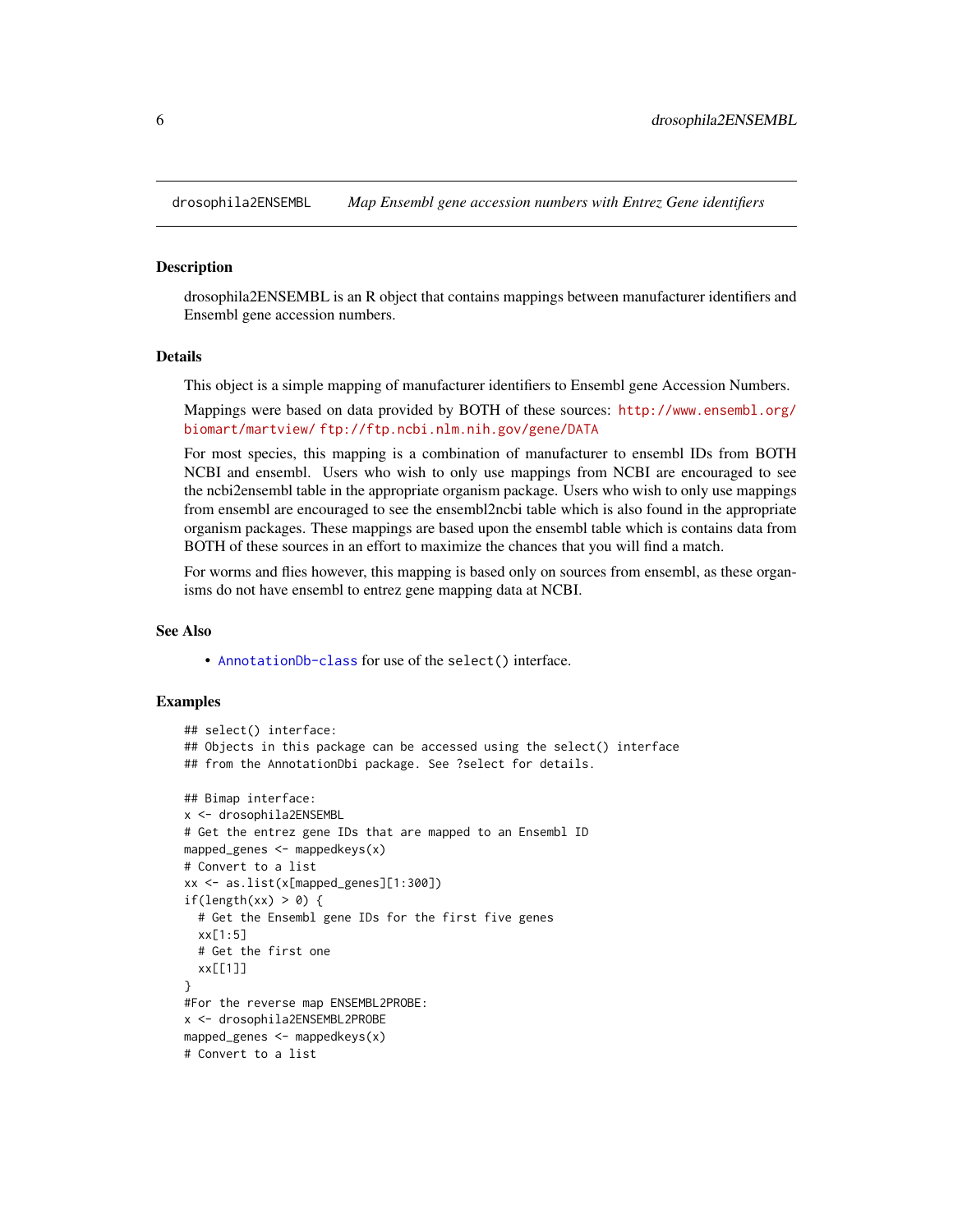# <span id="page-6-0"></span>drosophila2ENTREZID 7

```
xx <- as.list(x[mapped_genes][1:300])
if(length(xx) > 0){
  # Gets the entrez gene IDs for the first five Ensembl IDs
  xx[1:5]
  # Get the first one
  xx[[1]]
}
```
drosophila2ENTREZID *Map between Manufacturer Identifiers and Entrez Gene*

#### Description

drosophila2ENTREZID is an R object that provides mappings between manufacturer identifiers and Entrez Gene identifiers.

# Details

Each manufacturer identifier is mapped to a vector of Entrez Gene identifiers. An NA is assigned to those manufacturer identifiers that can not be mapped to an Entrez Gene identifier at this time.

If a given manufacturer identifier can be mapped to different Entrez Gene identifiers from various sources, we attempt to select the common identifiers. If a concensus cannot be determined, we select the smallest identifier.

Mappings were based on data provided by: Entrez Gene ftp://ftp.ncbi.nlm.nih.gov/gene/DATA With a date stamp from the source of: 2021-Apr14

# References

<https://www.ncbi.nlm.nih.gov/entrez/query.fcgi?db=gene>

# See Also

• [AnnotationDb-class](#page-0-0) for use of the select() interface.

```
## select() interface:
## Objects in this package can be accessed using the select() interface
## from the AnnotationDbi package. See ?select for details.
## Bimap interface:
x <- drosophila2ENTREZID
# Get the probe identifiers that are mapped to an ENTREZ Gene ID
mapped_probes <- mappedkeys(x)
# Convert to a list
xx <- as.list(x[mapped_probes][1:300])
if(length(xx) > 0) {
  # Get the ENTREZID for the first five probes
```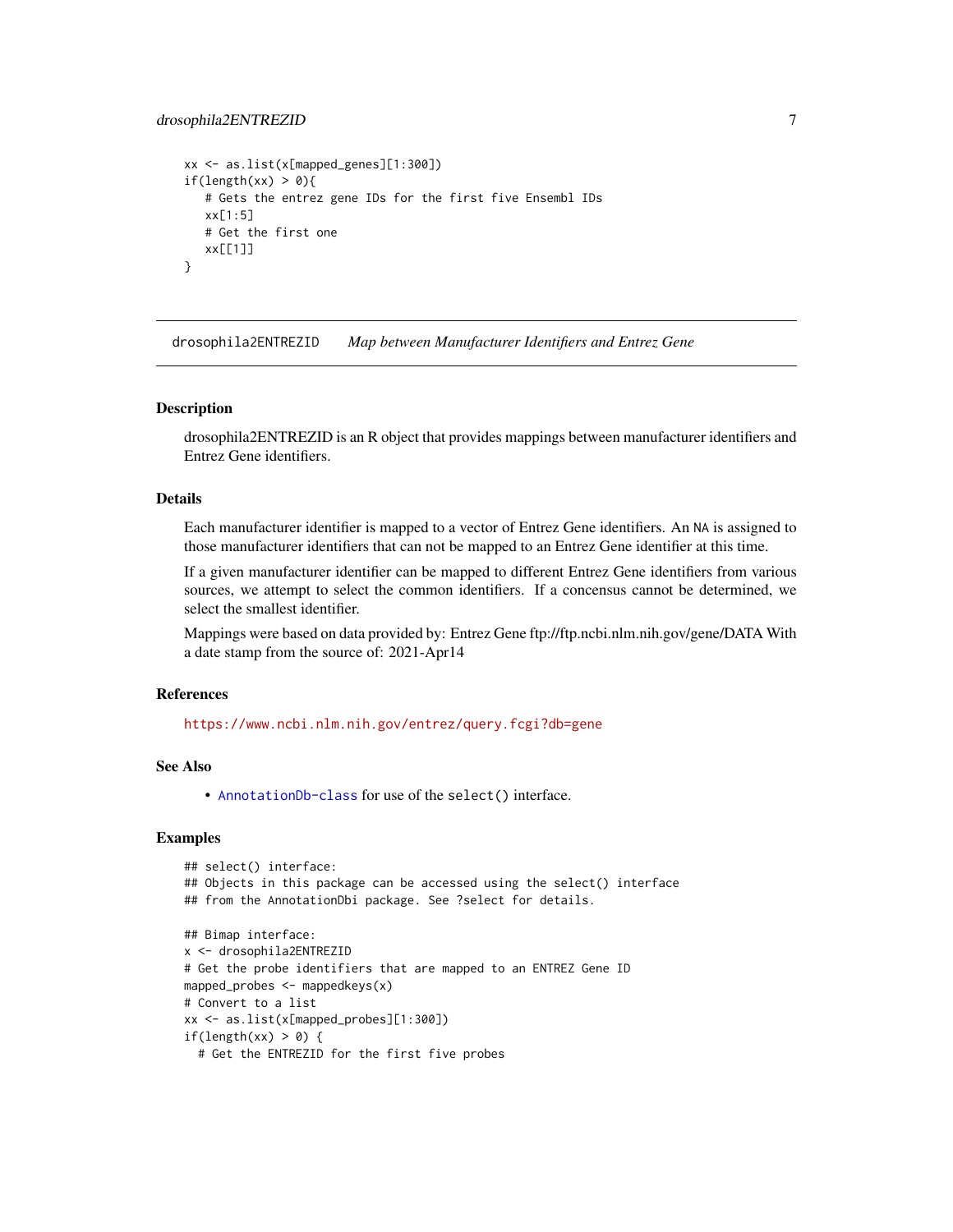```
xx[1:5]
 # Get the first one
 xx[[1]]
}
```
drosophila2ENZYME *Maps between Manufacturer IDs and Enzyme Commission (EC) Numbers*

#### Description

drosophila2ENZYME is an R object that provides mappings between manufacturer identifiers and EC numbers. drosophila2ENZYME2PROBE is an R object that maps Enzyme Commission (EC) numbers to manufacturer identifiers.

#### Details

When the drosophila2ENZYME maping viewed as a list, each manufacturer identifier maps to a named vector containing the EC number that corresponds to the enzyme produced by that gene. The names corresponds to the manufacturer identifiers. If this information is unknown, the vector will contain an NA.

For the drosophila2ENZYME2PROBE, each EC number maps to a named vector containing all of the manufacturer identifiers that correspond to the gene that produces that enzyme. The name of the vector corresponds to the EC number.

Enzyme Commission numbers are assigned by the Nomenclature Committee of the International Union of Biochemistry and Molecular Biology <http://www.chem.qmw.ac.uk/iubmb/enzyme/> to allow enzymes to be identified.

An Enzyme Commission number is of the format EC x.y.z.w, where x, y, z, and w are numeric numbers. In drosophila2ENZYME2PROBE, EC is dropped from the Enzyme Commission numbers.

Enzyme Commission numbers have corresponding names that describe the functions of enzymes in such a way that EC x is a more general description than EC x.y that in turn is a more general description than EC x.y.z. The top level EC numbers and names are listed below:

EC 1 oxidoreductases

EC 2 transferases

EC 3 hydrolases

EC 4 lyases

EC 5 isomerases

EC 6 ligases

The EC name for a given EC number can be viewed at [http://www.chem.qmul.ac.uk/iupac/](http://www.chem.qmul.ac.uk/iupac/jcbn/index.html#6) [jcbn/index.html#6](http://www.chem.qmul.ac.uk/iupac/jcbn/index.html#6)

Mappings between probe identifiers and enzyme identifiers were obtained using files provided by: KEGG GENOME ftp://ftp.genome.jp/pub/kegg/genomes With a date stamp from the source of: 2011-Mar15

<span id="page-7-0"></span>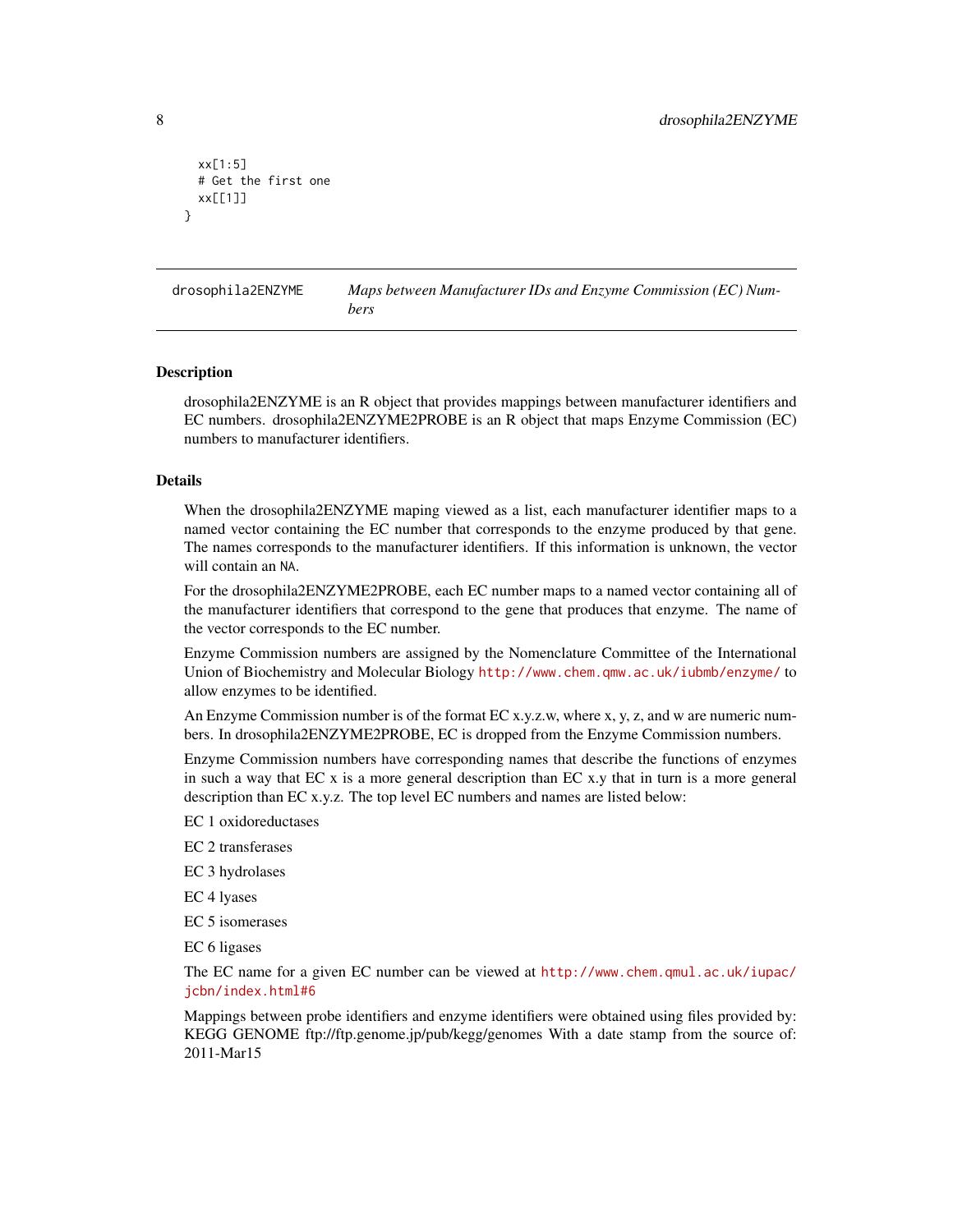# <span id="page-8-0"></span>References

<ftp://ftp.genome.ad.jp/pub/kegg/pathways>

# See Also

• [AnnotationDb-class](#page-0-0) for use of the select() interface.

# Examples

```
## select() interface:
## Objects in this package can be accessed using the select() interface
## from the AnnotationDbi package. See ?select for details.
## Bimap interface:
x <- drosophila2ENZYME
# Get the probe identifiers that are mapped to an EC number
mapped_probes <- mappedkeys(x)
# Convert to a list
xx <- as.list(x[mapped_probes][1:3])
if(length(xx) > 0) {
  # Get the ENZYME for the first five probes
  xx[1:5]
  # Get the first one
  xx[[1]]
}
# Now convert drosophila2ENZYME2PROBE to a list to see inside
x <- drosophila2ENZYME2PROBE
mapped_probes \leq mappedkeys(x)
## convert to a list
xx <- as.list(x[mapped_probes][1:3])
if(length(xx) > 0){
   # Get the probe identifiers for the first five enzyme
   #commission numbers
   xx[1:5]
   # Get the first one
   xx[[1]]
}
```
drosophila2FLYBASE *Map manufacturer identifiers with FlyBase Acession numbers*

# Description

drosophila2FLYBASE is an R object that contains mappings between manufacturer identifiers and FlyBase accession numbers.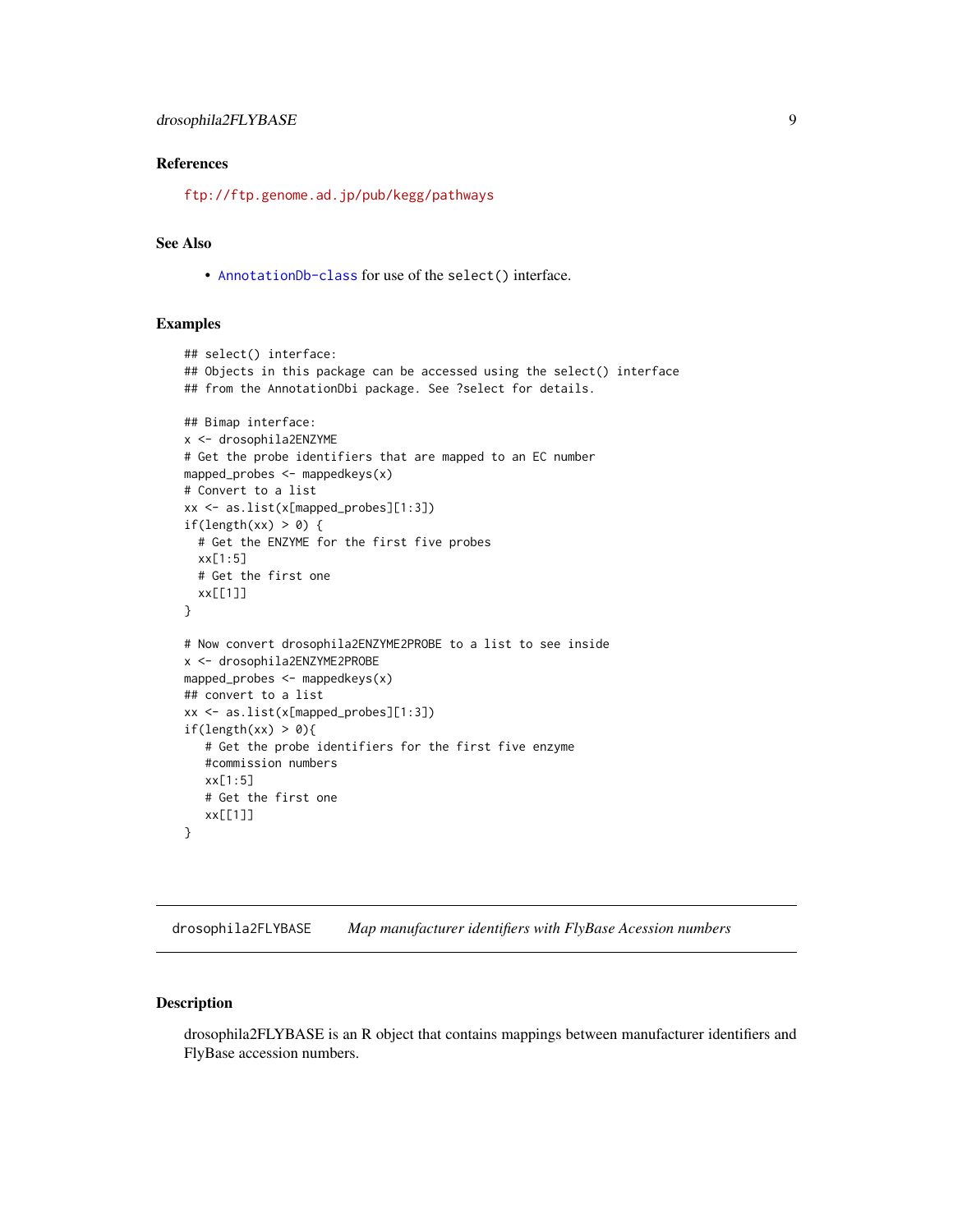# <span id="page-9-0"></span>Details

This object is a simple mapping of manufacturer identifiers to Flybase Accession Numbers.

Mappings were based on data provided by: Entrez Gene ftp://ftp.ncbi.nlm.nih.gov/gene/DATA With a date stamp from the source of: 2021-Apr14

# See Also

• [AnnotationDb-class](#page-0-0) for use of the select() interface.

# Examples

```
## select() interface:
## Objects in this package can be accessed using the select() interface
## from the AnnotationDbi package. See ?select for details.
## Bimap interface:
x <- drosophila2FLYBASE
# Get the manufacturer identifiers that are mapped to a FLYBASE ID
mapped_genes <- mappedkeys(x)
# Convert to a list
xx <- as.list(x[mapped_genes])
if(length(xx) > 0) {
 # Get the FlyBase IDs for the first five genes
 xx[1:5]
 # Get the first one
 xx[[1]]
}
# For the reverse map:
# Convert to a list
xx <- as.list(drosophila2FLYBASE2PROBE)
if(length(xx) > 0){
   # Get the probe identifiers for the first five IDs
   xx[1:5]
   # Get the first one
   xx[[1]]
}
```
drosophila2FLYBASECG *Map FlyBase CG accession numbers with manufacturer identifiers*

# Description

drosophila2FLYBASE is an R object that contains mappings between manufacturer identifiers and FlyBase CG accession numbers. These accessions are used by Ensembl and supported by FlyBase.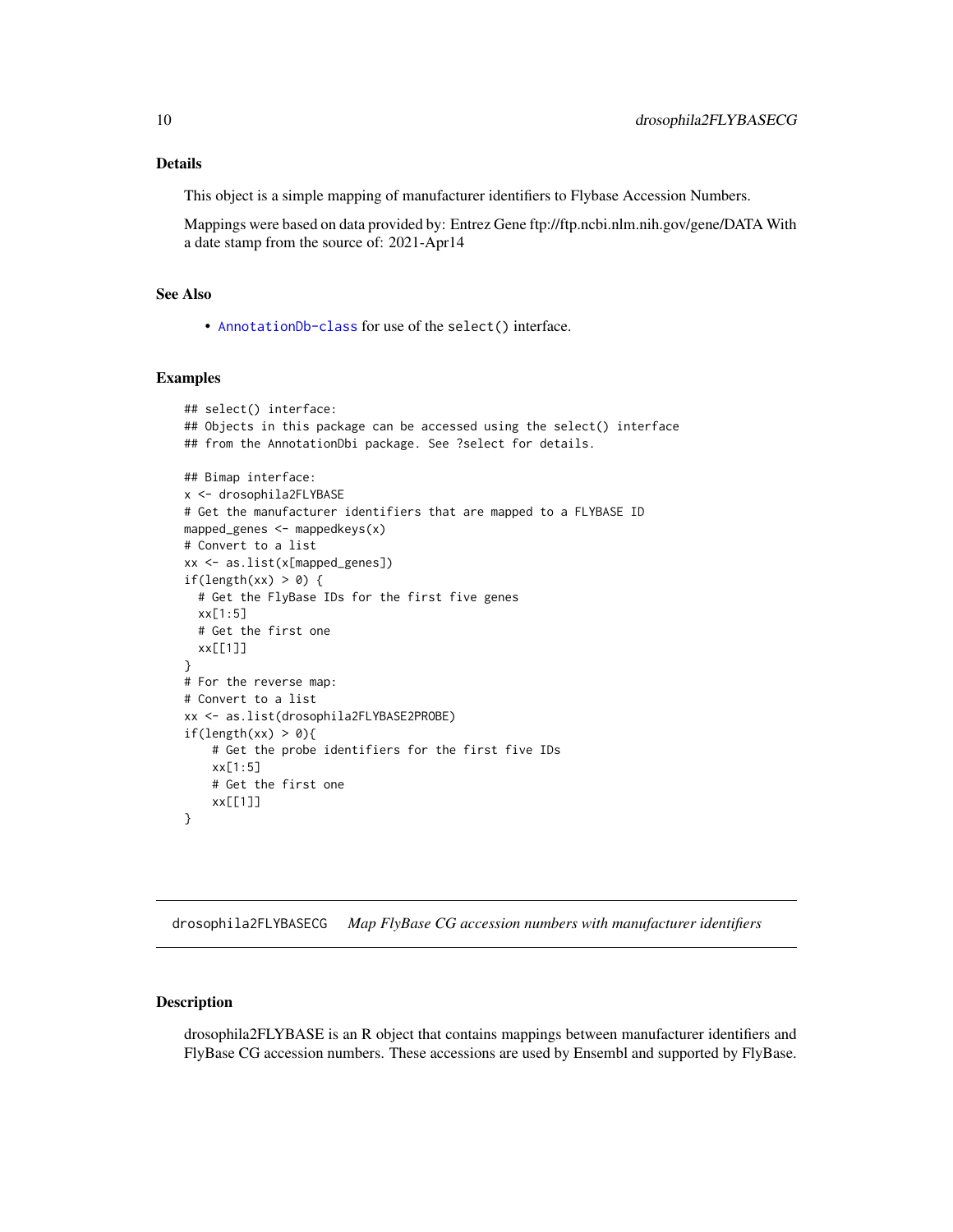# <span id="page-10-0"></span>Details

This object is a simple mapping of manufacturer identifiers [https://www.ncbi.nlm.nih.gov/](https://www.ncbi.nlm.nih.gov/entrez/query.fcgi?db=gene) [entrez/query.fcgi?db=gene](https://www.ncbi.nlm.nih.gov/entrez/query.fcgi?db=gene) to Flybase CG Accession Numbers.

Mappings were based on data provided by: Entrez Gene ftp://ftp.ncbi.nlm.nih.gov/gene/DATA With a date stamp from the source of: 2021-Apr14

# See Also

• [AnnotationDb-class](#page-0-0) for use of the select() interface.

# Examples

```
## select() interface:
## Objects in this package can be accessed using the select() interface
## from the AnnotationDbi package. See ?select for details.
## Bimap interface:
x <- drosophila2FLYBASECG
# Get the manufacturer IDs that are mapped to a Flybase CG ID
mapped_genes <- mappedkeys(x)
# Convert to a list
xx <- as.list(x[mapped_genes])
if(length(xx) > 0) {
  # Get the FlyBase CG IDs for the first five genes
  xx[1:5]
  # Get the first one
  xx[[1]]
}
#For the reverse map FLYBASECG2EG:
# Convert to a list
xx <- as.list(drosophila2FLYBASECG2PROBE)
if(length(xx) > 0){
   # Gets the manufacturer IDs for the first five FlyBase CG IDs
   xx[1:5]
   # Get the first one
   xx[[1]]
}
```
drosophila2GENENAME *Map between Manufacturer IDs and Genes*

# Description

drosophila2GENENAME is an R object that maps manufacturer identifiers to the corresponding gene name.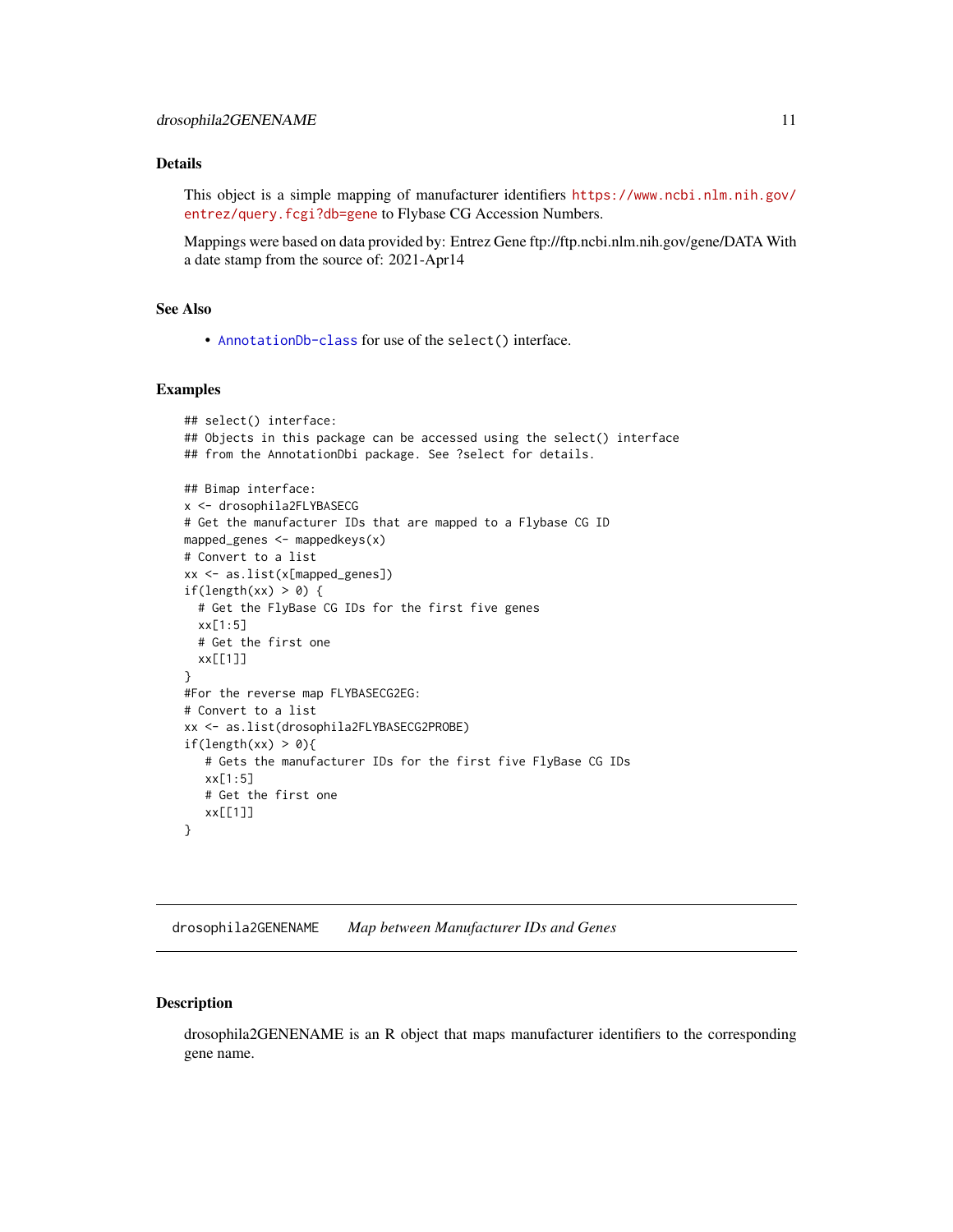# <span id="page-11-1"></span>Details

Each manufacturer identifier maps to a named vector containing the gene name. The vector name corresponds to the manufacturer identifier. If the gene name is unknown, the vector will contain an NA.

Gene names currently include both the official (validated by a nomenclature committee) and preferred names (interim selected for display) for genes. Efforts are being made to differentiate the two by adding a name to the vector.

Mappings were based on data provided by: Entrez Gene ftp://ftp.ncbi.nlm.nih.gov/gene/DATA With a date stamp from the source of: 2021-Apr14

#### See Also

• [AnnotationDb-class](#page-0-0) for use of the select() interface.

# Examples

```
## select() interface:
## Objects in this package can be accessed using the select() interface
## from the AnnotationDbi package. See ?select for details.
## Bimap interface:
x <- drosophila2GENENAME
# Get the probe identifiers that are mapped to a gene name
mapped_probes \leq mappedkeys(x)
# Convert to a list
xx <- as.list(x[mapped_probes][1:300])
if(length(xx) > 0) {
  # Get the GENENAME for the first five probes
  xx[1:5]
  # Get the first one
  xx[[1]]
}
```
drosophila2GO *Maps between manufacturer IDs and Gene Ontology (GO) IDs*

#### <span id="page-11-0"></span>Description

drosophila2GO is an R object that provides mappings between manufacturer identifiers and the GO identifiers that they are directly associated with. This mapping and its reverse mapping (drosophila2GO2PROBE) do NOT associate the child terms from the GO ontology with the gene. Only the directly evidenced terms are represented here.

drosophila2GO2ALLPROBES is an R object that provides mappings between a given GO identifier and all of the manufacturer identifiers annotated at that GO term OR TO ONE OF IT'S CHILD NODES in the GO ontology. Thus, this mapping is much larger and more inclusive than drosophila2GO2PROBE.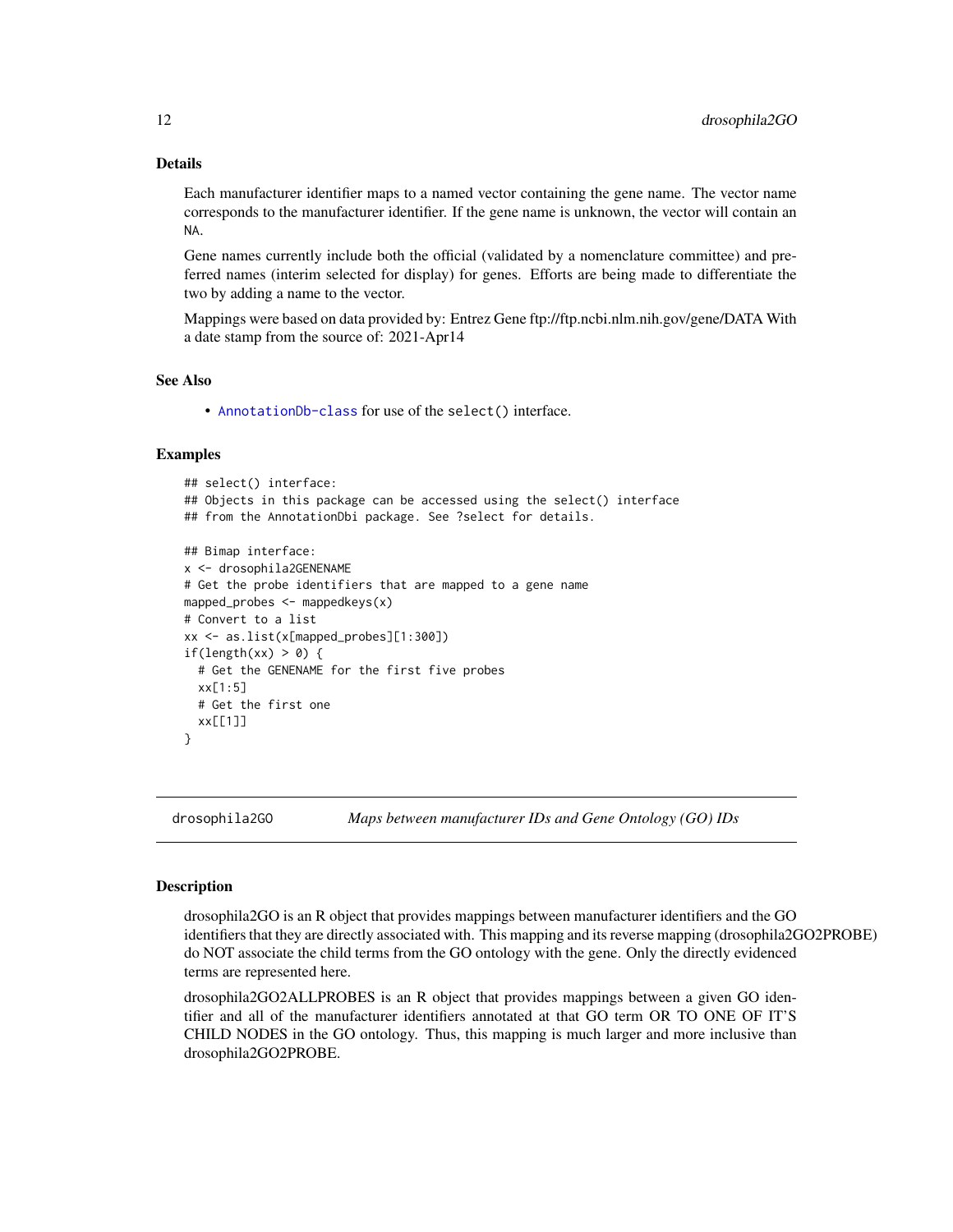#### drosophila2GO 13

#### Details

If drosophila2GO is cast as a list, each manufacturer identifier is mapped to a list of lists. The names on the outer list are GO identifiers. Each inner list consists of three named elements: GOID, Ontology, and Evidence.

The GOID element matches the GO identifier named in the outer list and is included for convenience when processing the data using 'lapply'.

The Ontology element indicates which of the three Gene Ontology categories this identifier belongs to. The categories are biological process (BP), cellular component (CC), and molecular function (MF).

The Evidence element contains a code indicating what kind of evidence supports the association of the GO identifier to the manufacturer id. Some of the evidence codes in use include:

IMP: inferred from mutant phenotype

IGI: inferred from genetic interaction

IPI: inferred from physical interaction

ISS: inferred from sequence similarity

IDA: inferred from direct assay

IEP: inferred from expression pattern

IEA: inferred from electronic annotation

TAS: traceable author statement

NAS: non-traceable author statement

ND: no biological data available

IC: inferred by curator

A more complete listing of evidence codes can be found at:

<http://www.geneontology.org/GO.evidence.shtml>

If drosophila2GO2ALLPROBES or drosophila2GO2PROBE is cast as a list, each GO term maps to a named vector of manufacturer identifiers and evidence codes. A GO identifier may be mapped to the same manufacturer identifier more than once but the evidence code can be different. Mappings between Gene Ontology identifiers and Gene Ontology terms and other information are available in a separate data package named GO.

Whenever any of these mappings are cast as a data.frame, all the results will be output in an appropriate tabular form.

Mappings between manufacturer identifiers and GO information were obtained through their mappings to manufacturer identifiers. NAs are assigned to manufacturer identifiers that can not be mapped to any Gene Ontology information. Mappings between Gene Ontology identifiers an Gene Ontology terms and other information are available in a separate data package named GO.

All mappings were based on data provided by: Gene Ontology http://current.geneontology.org/ontology/gobasic.obo With a date stamp from the source of: 2021-02-01

# References

<ftp://ftp.ncbi.nlm.nih.gov/gene/DATA/>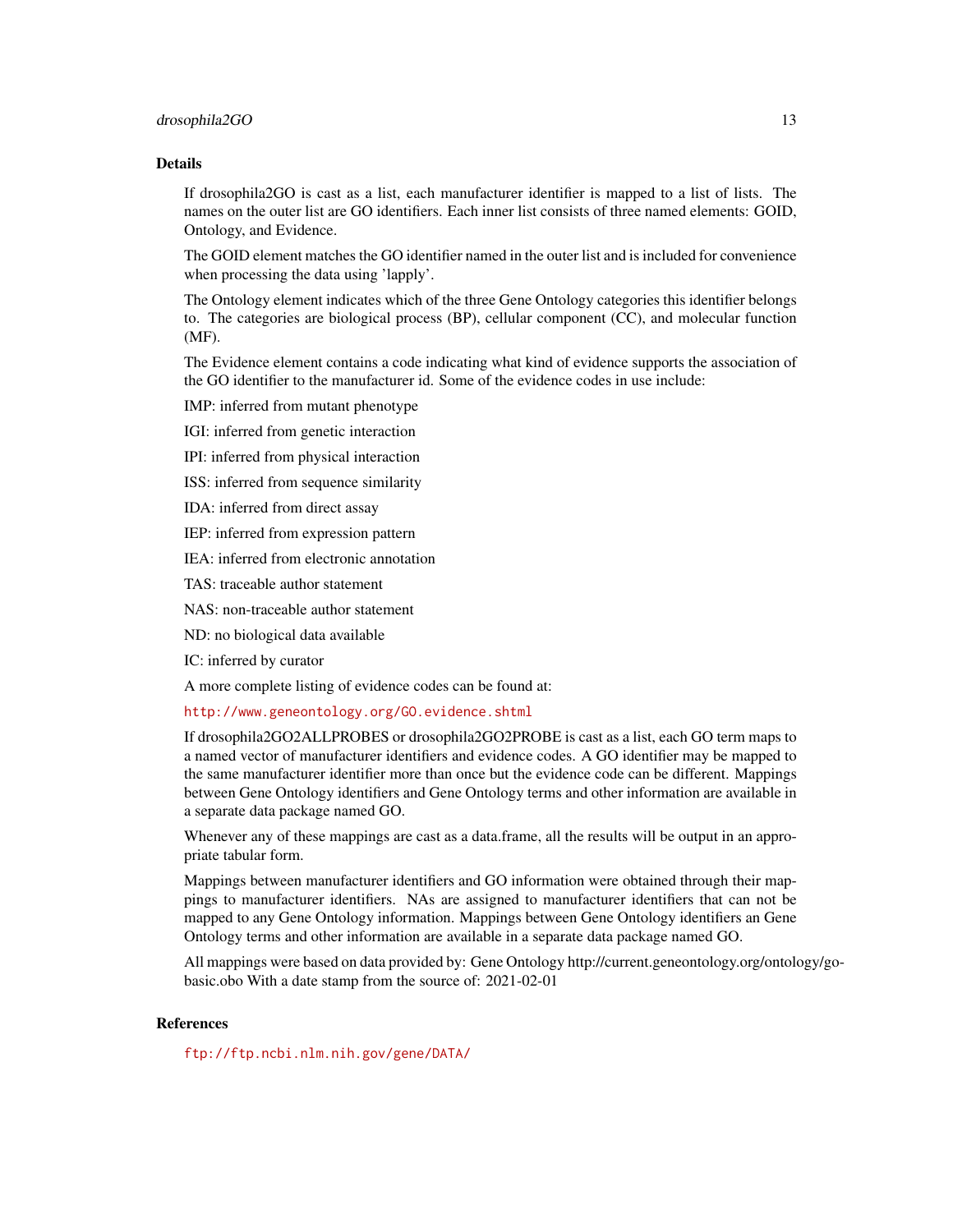# <span id="page-13-0"></span>See Also

- [drosophila2GO2ALLPROBES](#page-11-0)
- [AnnotationDb-class](#page-0-0) for use of the select() interface.

```
## select() interface:
## Objects in this package can be accessed using the select() interface
## from the AnnotationDbi package. See ?select for details.
## Bimap interface:
x <- drosophila2GO
# Get the manufacturer identifiers that are mapped to a GO ID
mapped_genes <- mappedkeys(x)
# Convert to a list
xx <- as.list(x[mapped_genes][1:300])
if(length(xx) > 0) {
    # Try the first one
   got \leq -xx[[1]]got[[1]][["GOID"]]
    got[[1]][["Ontology"]]
    got[[1]][["Evidence"]]
}
# For the reverse map:
x <- drosophila2GO2PROBE
mapped_genes <- mappedkeys(x)
# Convert to a list
xx <- as.list(x[mapped_genes][1:300])
if(length(xx) > 0){
    # Gets the manufacturer ids for the top 2nd and 3nd GO identifiers
    goids \leftarrow xx[2:3]# Gets the manufacturer ids for the first element of goids
    goids[[1]]
    # Evidence code for the mappings
   names(goids[[1]])
}
x <- drosophila2GO2ALLPROBES
mapped_genes <- mappedkeys(x)
# Convert drosophila2GO2ALLPROBES to a list
xx <- as.list(x[mapped_genes][1:300])
if(length(xx) > 0){
# Gets the manufacturer identifiers for the top 2nd and 3nd GO identifiers
    goids \leftarrow xx[2:3]# Gets all the manufacturer identifiers for the first element of goids
   goids[[1]]
    # Evidence code for the mappings
    names(goids[[1]])
}
```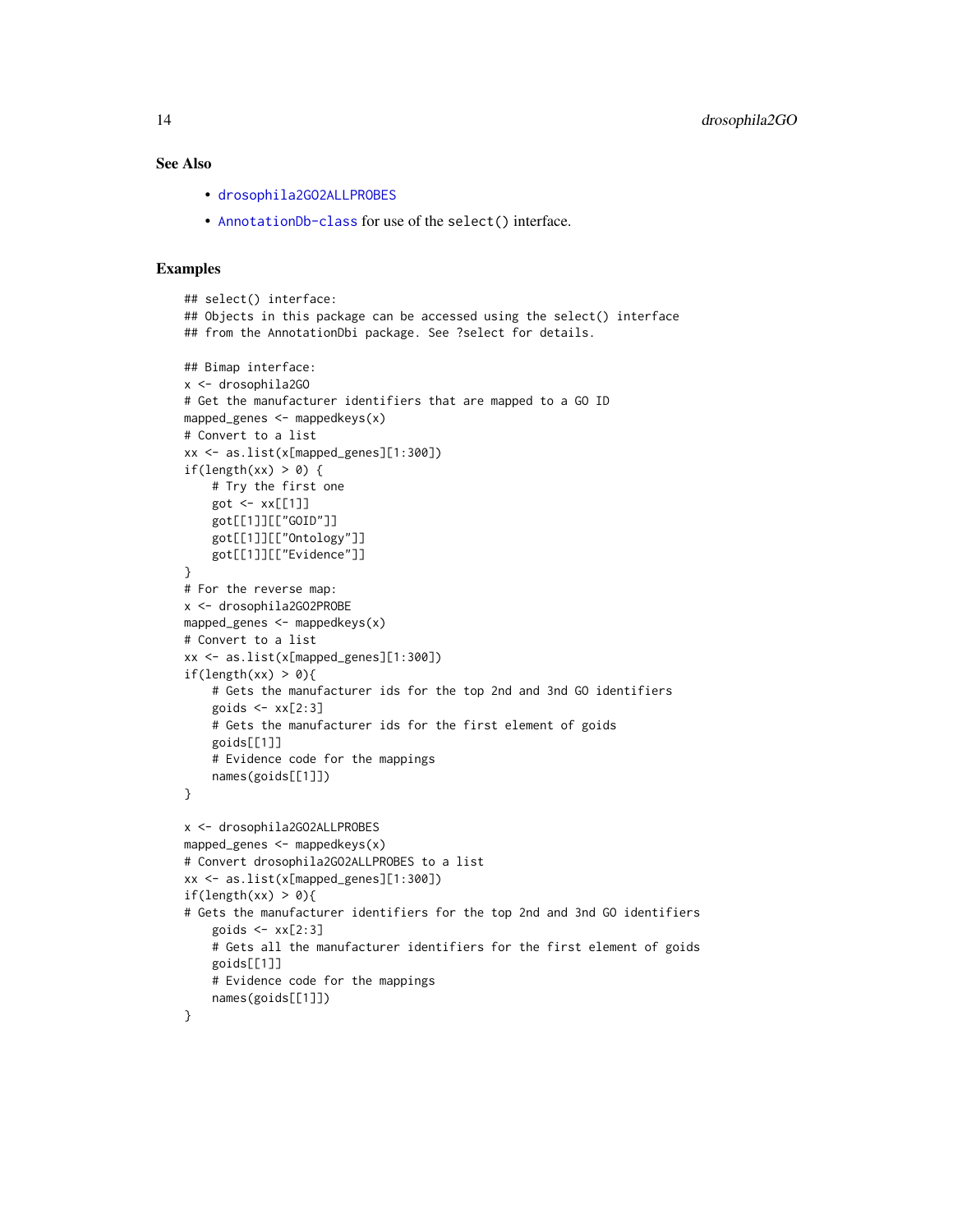# <span id="page-14-0"></span>**Description**

drosophila2MAP is an R object that provides mappings between manufacturer identifiers and cytoband locations.

# Details

Each manufacturer identifier is mapped to a vector of cytoband locations. The vector length may be one or longer, if there are multiple reported chromosomal locations for a given gene. An NA is reported for any manufacturer identifiers that cannot be mapped to a cytoband at this time.

Cytogenetic bands for most higher organisms are labeled p1, p2, p3, q1, q2, q3 (p and q are the p and q arms), etc., counting from the centromere out toward the telomeres. At higher resolutions, sub-bands can be seen within the bands. The sub-bands are also numbered from the centromere out toward the telomere. Thus, a label of 7q31.2 indicates that the band is on chromosome 7, q arm, band 3, sub-band 1, and sub-sub-band 2.

Mappings were based on data provided by: Entrez Gene ftp://ftp.ncbi.nlm.nih.gov/gene/DATA With a date stamp from the source of: 2021-Apr14

# **References**

<https://www.ncbi.nlm.nih.gov>

# See Also

• [AnnotationDb-class](#page-0-0) for use of the select() interface.

```
## select() interface:
## Objects in this package can be accessed using the select() interface
## from the AnnotationDbi package. See ?select for details.
## Bimap interface:
x <- drosophila2MAP
# Get the probe identifiers that are mapped to any cytoband
mapped_probes <- mappedkeys(x)
# Convert to a list
xx <- as.list(x[mapped_probes][1:300])
if(length(xx) > 0) {
 # Get the MAP for the first five probes
 xx[1:5]
 # Get the first one
 xx[[1]]
}
```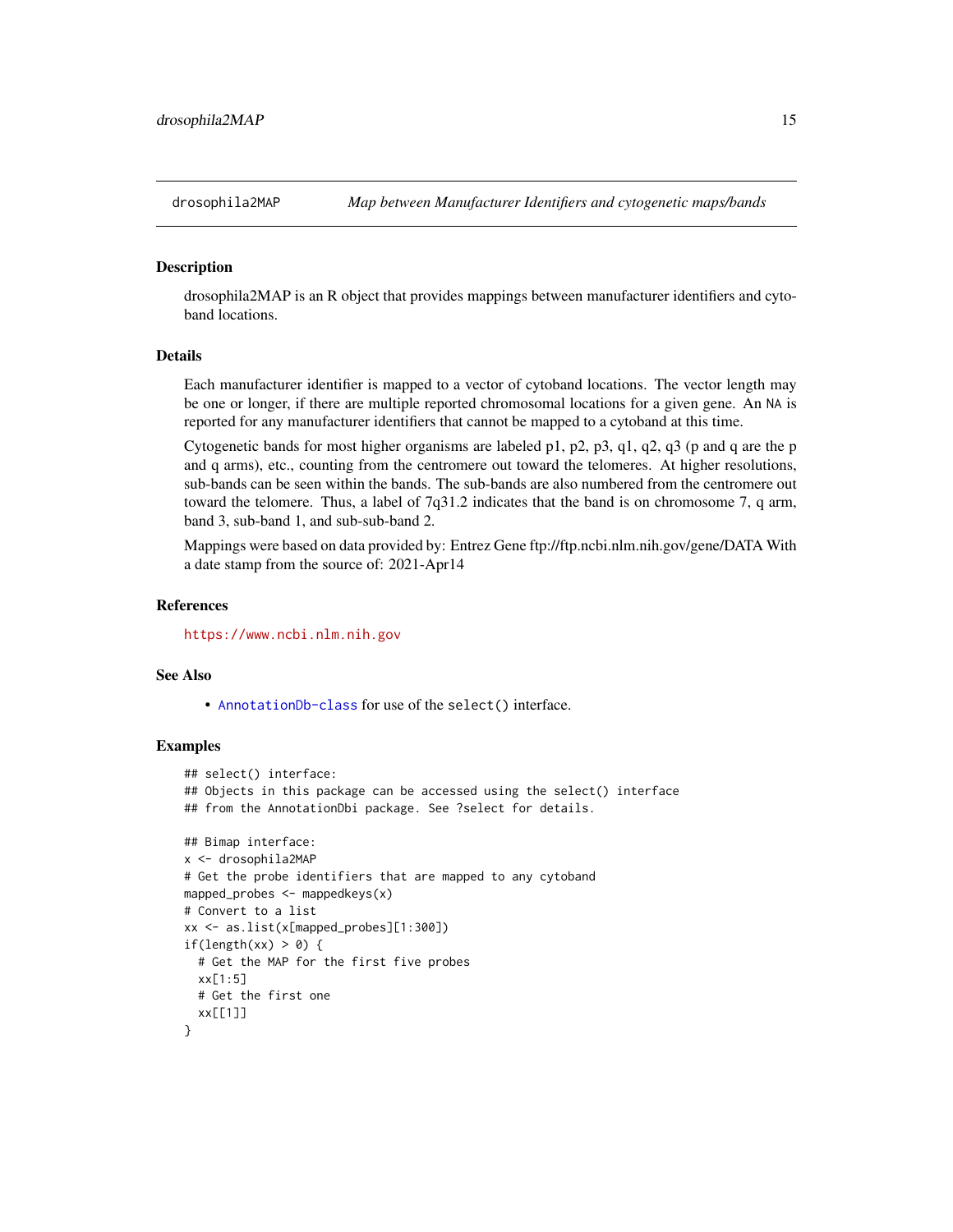<span id="page-15-0"></span>drosophila2MAPCOUNTS *Number of mapped keys for the maps in package drosophila2.db*

# **Description**

DEPRECATED. Counts in the MAPCOUNT table are out of sync and should not be used.

drosophila2MAPCOUNTS provides the "map count" (i.e. the count of mapped keys) for each map in package drosophila2.db.

# **Details**

DEPRECATED. Counts in the MAPCOUNT table are out of sync and should not be used.

This "map count" information is precalculated and stored in the package annotation DB. This allows some quality control and is used by the [checkMAPCOUNTS](#page-0-0) function defined in AnnotationDbi to compare and validate different methods (like count.mappedkeys $(x)$  or sum(!is.na(as.list(x)))) for getting the "map count" of a given map.

drosophila2ORGANISM *The Organism information for drosophila2*

# Description

drosophila2ORGANISM is an R object that contains a single item: a character string that names the organism for which drosophila2 was built. drosophila2ORGPKG is an R object that contains a chararcter vector with the name of the organism package that a chip package depends on for its gene-centric annotation.

# Details

Although the package name is suggestive of the organism for which it was built, drosophila2ORGANISM provides a simple way to programmatically extract the organism name. drosophila2ORGPKG provides a simple way to programmatically extract the name of the parent organism package. The parent organism package is a strict dependency for chip packages as this is where the gene cetric information is ultimately extracted from. The full package name will always be this string plus the extension ".db". But most programatic acces will not require this extension, so its more convenient to leave it out.

# See Also

• [AnnotationDb-class](#page-0-0) for use of the select() interface.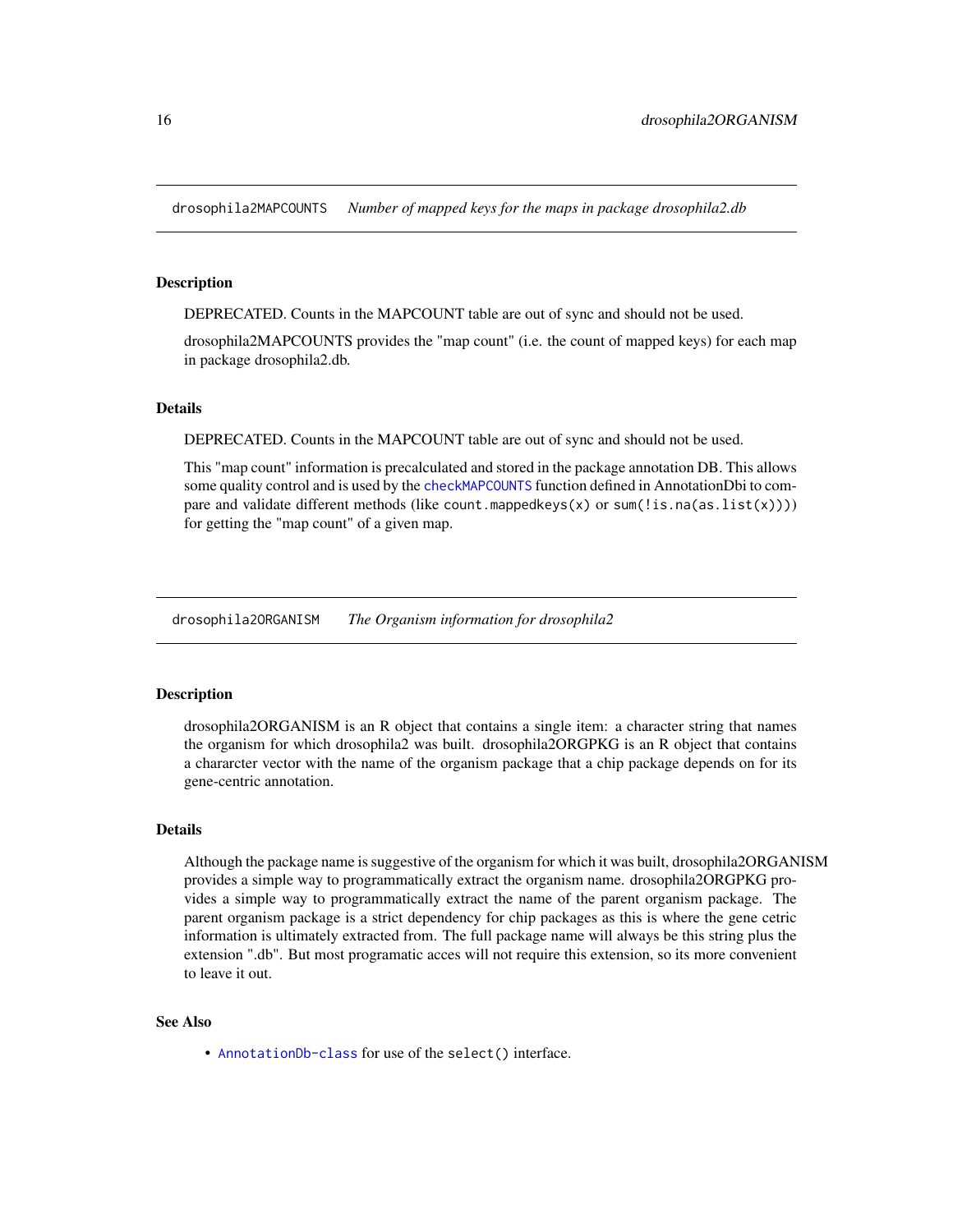# <span id="page-16-0"></span>drosophila2PATH 17

#### Examples

```
## select() interface:
## Objects in this package can be accessed using the select() interface
## from the AnnotationDbi package. See ?select for details.
## Bimap interface:
drosophila2ORGANISM
drosophila2ORGPKG
```
drosophila2PATH *Mappings between probe identifiers and KEGG pathway identifiers*

#### Description

KEGG (Kyoto Encyclopedia of Genes and Genomes) maintains pathway data for various organisms.

drosophila2PATH maps probe identifiers to the identifiers used by KEGG for pathways in which the genes represented by the probe identifiers are involved

drosophila2PATH2PROBE is an R object that provides mappings between KEGG identifiers and manufacturer identifiers.

# Details

Each KEGG pathway has a name and identifier. Pathway name for a given pathway identifier can be obtained using the KEGG data package that can either be built using AnnBuilder or downloaded from Bioconductor <http://www.bioconductor.org>.

Graphic presentations of pathways are searchable at url http://www.genome.ad.jp/kegg/pathway.html by using pathway identifiers as keys.

Mappings were based on data provided by: KEGG GENOME ftp://ftp.genome.jp/pub/kegg/genomes With a date stamp from the source of: 2011-Mar15

#### References

<http://www.genome.ad.jp/kegg/>

# See Also

• [AnnotationDb-class](#page-0-0) for use of the select() interface.

```
## select() interface:
## Objects in this package can be accessed using the select() interface
## from the AnnotationDbi package. See ?select for details.
## Bimap interface:
x <- drosophila2PATH
```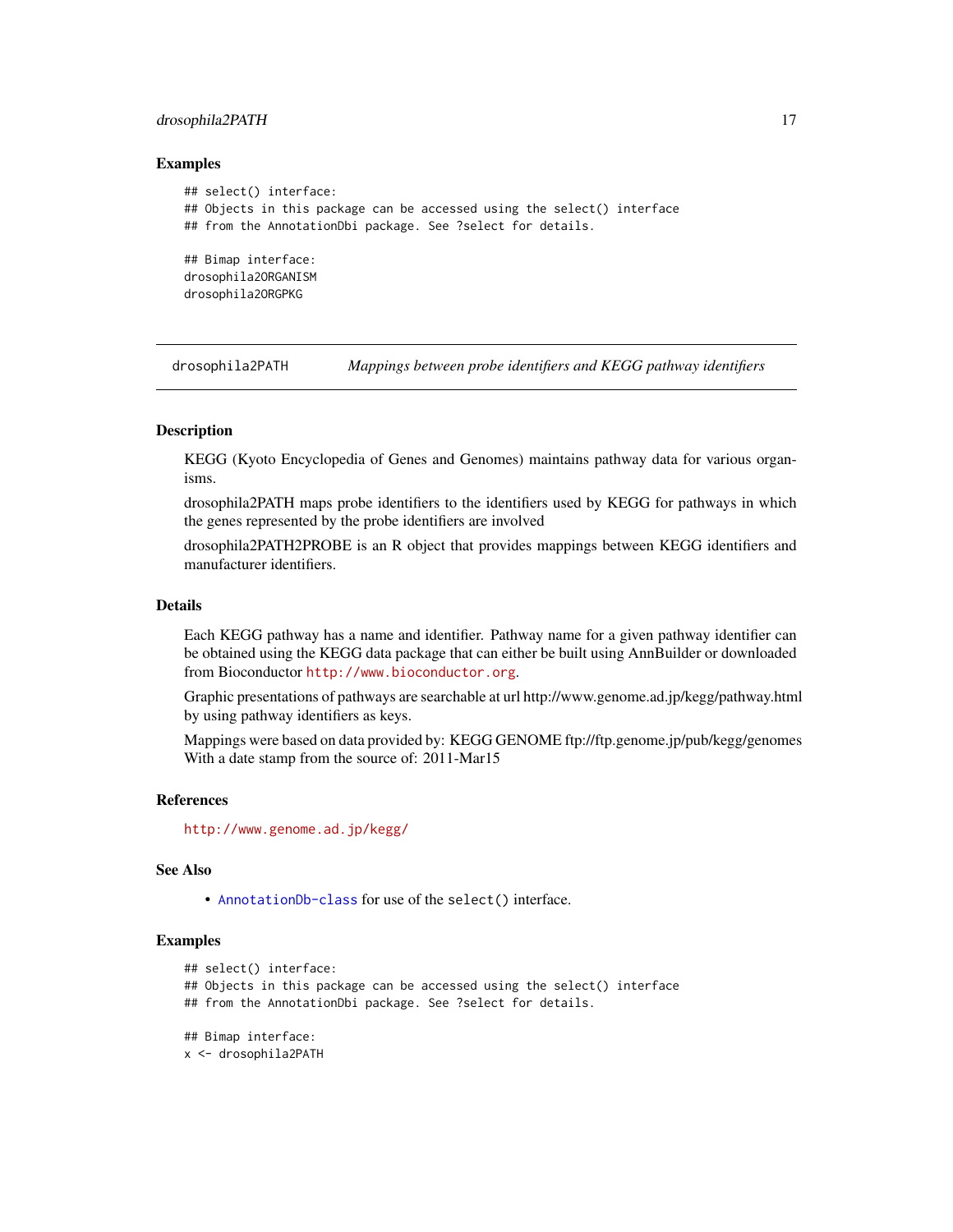```
# Get the probe identifiers that are mapped to a KEGG pathway ID
mapped_probes <- mappedkeys(x)
# Convert to a list
xx <- as.list(x[mapped_probes][1:300])
if(length(xx) > 0) {
 # Get the PATH for the first five probes
 xx[1:5]
 # Get the first one
 xx[[1]]
}
x <- drosophila2PATH
mapped_probes <- mappedkeys(x)
# Now convert the drosophila2PATH2PROBE object to a list
xx <- as.list(x[mapped_probes][1:300])
if(length(xx) > 0){
    # Get the probe identifiers for the first two pathway identifiers
   xx[1:2]
    # Get the first one
    xx[[1]]
}
```
drosophila2PMID *Maps between Manufacturer Identifiers and PubMed Identifiers*

# Description

drosophila2PMID is an R object that provides mappings between manufacturer identifiers and PubMed identifiers. drosophila2PMID2PROBE is an R object that provides mappings between PubMed identifiers and manufacturer identifiers.

# Details

When drosophila2PMID is viewed as a list each manufacturer identifier is mapped to a named vector of PubMed identifiers. The name associated with each vector corresponds to the manufacturer identifier. The length of the vector may be one or greater, depending on how many PubMed identifiers a given manufacturer identifier is mapped to. An NA is reported for any manufacturer identifier that cannot be mapped to a PubMed identifier.

When drosophila2PMID2PROBE is viewed as a list each PubMed identifier is mapped to a named vector of manufacturer identifiers. The name represents the PubMed identifier and the vector contains all manufacturer identifiers that are represented by that PubMed identifier. The length of the vector may be one or longer, depending on how many manufacturer identifiers are mapped to a given PubMed identifier.

Titles, abstracts, and possibly full texts of articles can be obtained from PubMed by providing a valid PubMed identifier. The pubmed function of annotate can also be used for the same purpose.

Mappings were based on data provided by: Entrez Gene ftp://ftp.ncbi.nlm.nih.gov/gene/DATA With a date stamp from the source of: 2021-Apr14

<span id="page-17-0"></span>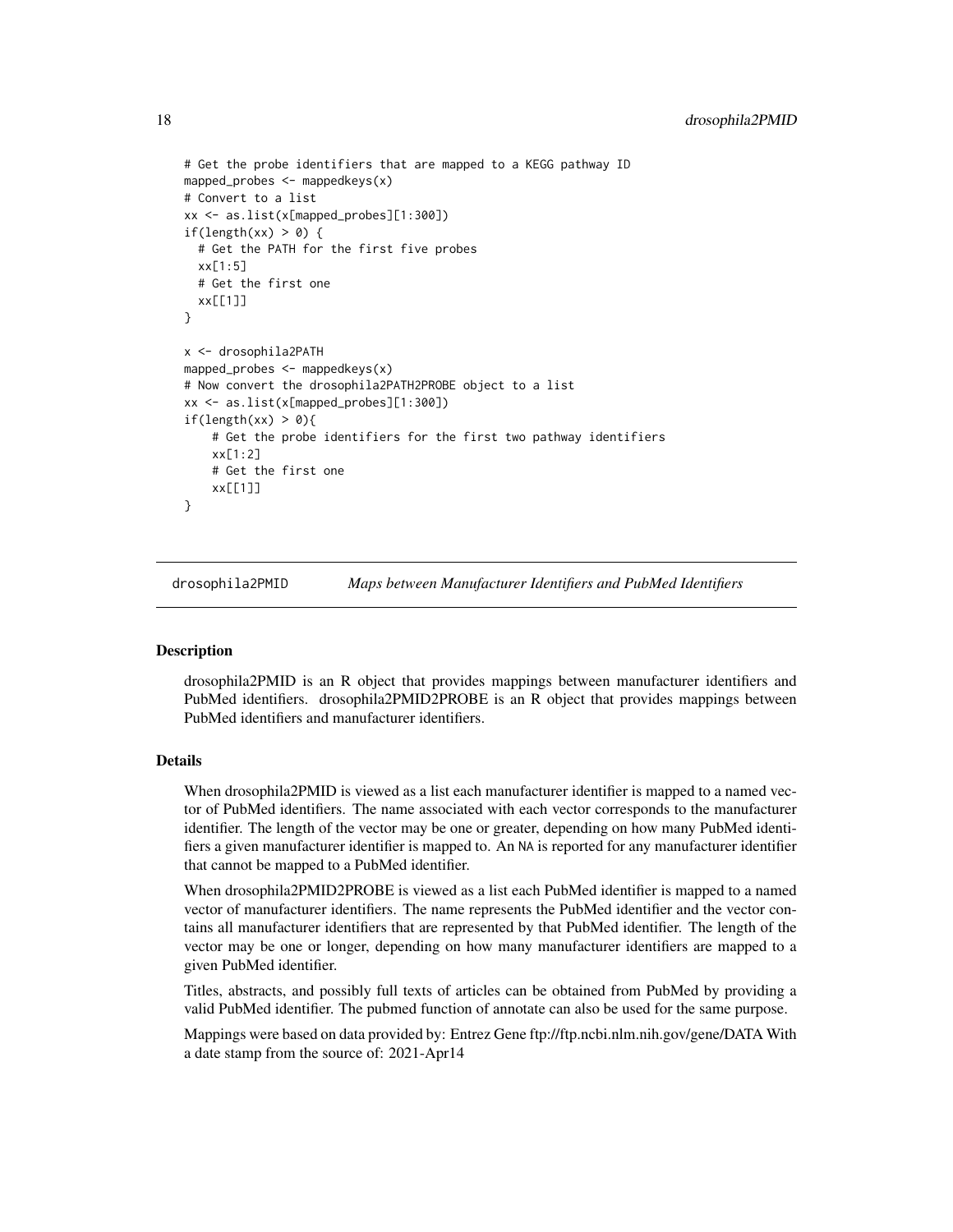# References

<https://www.ncbi.nlm.nih.gov/entrez/query.fcgi?db=PubMed>

# See Also

• [AnnotationDb-class](#page-0-0) for use of the select() interface.

```
## select() interface:
## Objects in this package can be accessed using the select() interface
## from the AnnotationDbi package. See ?select for details.
## Bimap interface:
x <- drosophila2PMID
# Get the probe identifiers that are mapped to any PubMed ID
mapped_probes \leq mappedkeys(x)
# Convert to a list
xx <- as.list(x[mapped_probes][1:300])
if(length(xx) > 0){
    # Get the PubMed identifiers for the first two probe identifiers
    xx[1:2]
    # Get the first one
    xx[[1]]
    if(interactive() && !is.null(xx[[1]]) && !is.na(xx[[1]])
       && require(annotate)){
        # Get article information as XML files
        xmls < -pubmed(xx[[1]], disp = "data")# View article information using a browser
        pubmed(xx[[1]], disp = "browser")
    }
}
x <- drosophila2PMID2PROBE
mapped_probes \leq mappedkeys(x)
# Now convert the reverse map object drosophila2PMID2PROBE to a list
xx <- as.list(x[mapped_probes][1:300])
if(length(xx) > 0){
    # Get the probe identifiers for the first two PubMed identifiers
    xx[1:2]
    # Get the first one
    xx[[1]]
    if(interactive() && require(annotate)){
        # Get article information as XML files for a PubMed id
        xmls < -pubmed(names(xx)[1], disp = "data")# View article information using a browser
        pubmed(names(xx)[1], disp = "browser")
    }
}
```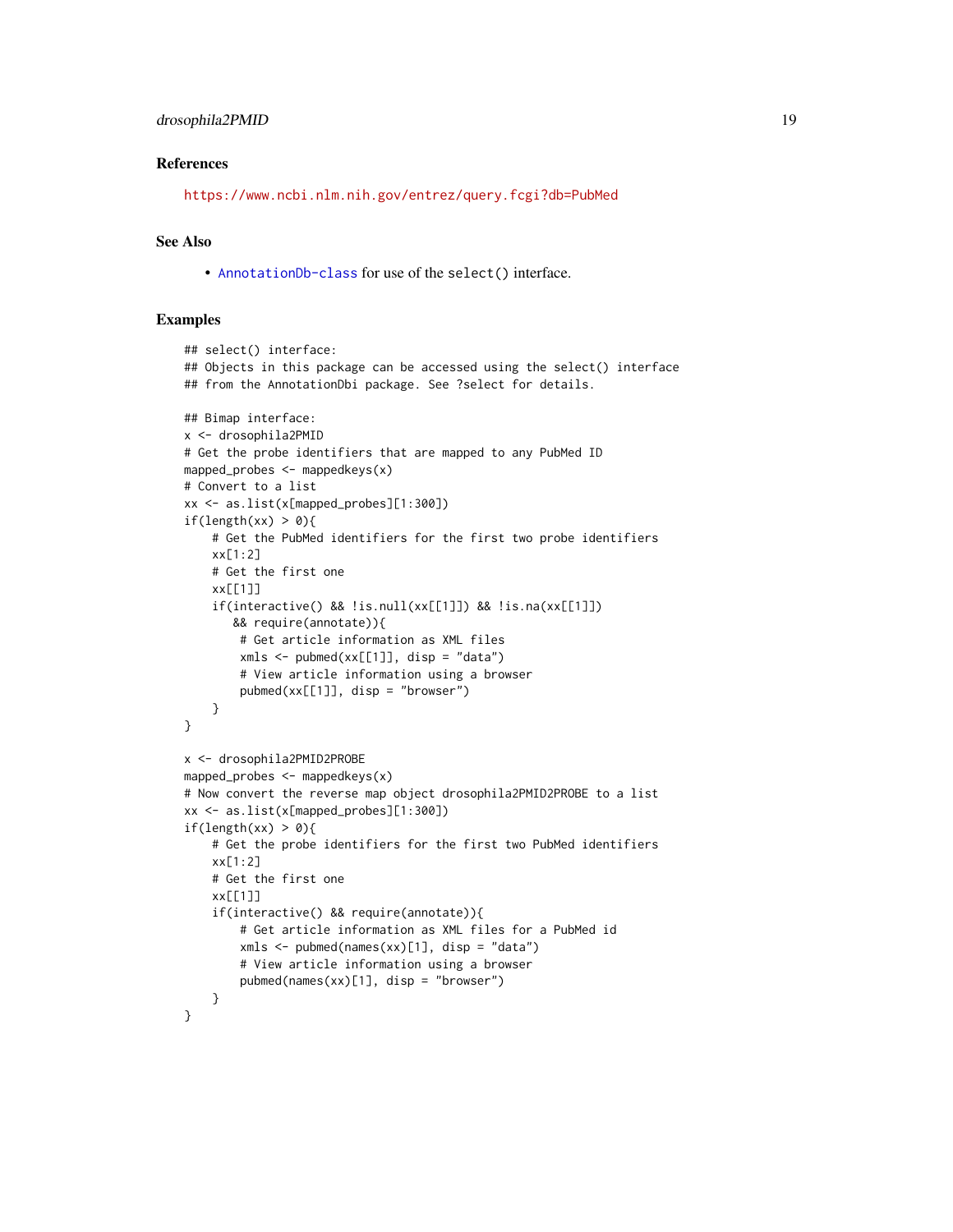<span id="page-19-0"></span>

#### **Description**

drosophila2REFSEQ is an R object that provides mappings between manufacturer identifiers and RefSeq identifiers.

#### Details

Each manufacturer identifier is mapped to a named vector of RefSeq identifiers. The name represents the manufacturer identifier and the vector contains all RefSeq identifiers that can be mapped to that manufacturer identifier. The length of the vector may be one or greater, depending on how many RefSeq identifiers a given manufacturer identifier can be mapped to. An NA is reported for any manufacturer identifier that cannot be mapped to a RefSeq identifier at this time.

RefSeq identifiers differ in format according to the type of record the identifiers are for as shown below:

NG\\_XXXXX: RefSeq accessions for genomic region (nucleotide) records

NM\\_XXXXX: RefSeq accessions for mRNA records

NC\\_XXXXX: RefSeq accessions for chromosome records

NP\\_XXXXX: RefSeq accessions for protein records

XR\\_XXXXX: RefSeq accessions for model RNAs that are not associated with protein products

XM\\_XXXXX: RefSeq accessions for model mRNA records

XP\\_XXXXX: RefSeq accessions for model protein records

Where XXXXX is a sequence of integers.

NCBI <https://www.ncbi.nlm.nih.gov/RefSeq/> allows users to query the RefSeq database using RefSeq identifiers.

Mappings were based on data provided by: Entrez Gene ftp://ftp.ncbi.nlm.nih.gov/gene/DATA With a date stamp from the source of: 2021-Apr14

# References

<https://www.ncbi.nlm.nih.gov> <https://www.ncbi.nlm.nih.gov/RefSeq/>

# See Also

• [AnnotationDb-class](#page-0-0) for use of the select() interface.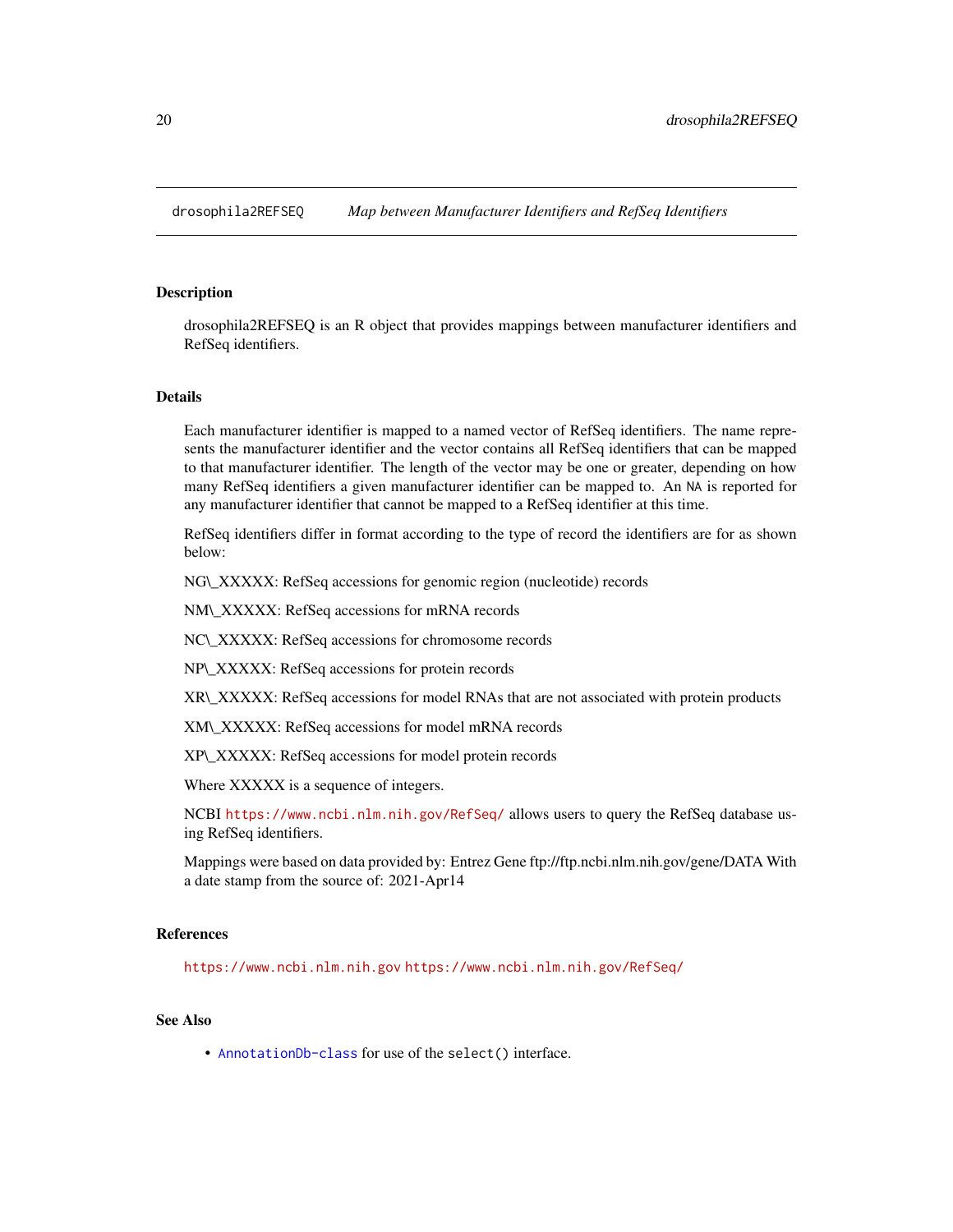# <span id="page-20-0"></span>drosophila2SYMBOL 21

# Examples

```
## select() interface:
## Objects in this package can be accessed using the select() interface
## from the AnnotationDbi package. See ?select for details.
## Bimap interface:
x <- drosophila2REFSEQ
# Get the probe identifiers that are mapped to any RefSeq ID
mapped_probes <- mappedkeys(x)
# Convert to a list
xx <- as.list(x[mapped_probes][1:300])
if(length(xx) > 0) {
  # Get the REFSEQ for the first five probes
  xx[1:5]
  # Get the first one
  xx[[1]]
}
```
drosophila2SYMBOL *Map between Manufacturer Identifiers and Gene Symbols*

#### Description

drosophila2SYMBOL is an R object that provides mappings between manufacturer identifiers and gene abbreviations.

# Details

Each manufacturer identifier is mapped to an abbreviation for the corresponding gene. An NA is reported if there is no known abbreviation for a given gene.

Symbols typically consist of 3 letters that define either a single gene (ABC) or multiple genes (ABC1, ABC2, ABC3). Gene symbols can be used as key words to query public databases such as Entrez Gene.

Mappings were based on data provided by: Entrez Gene ftp://ftp.ncbi.nlm.nih.gov/gene/DATA With a date stamp from the source of: 2021-Apr14

#### References

<https://www.ncbi.nlm.nih.gov/entrez/query.fcgi?db=gene>

# See Also

• [AnnotationDb-class](#page-0-0) for use of the select() interface.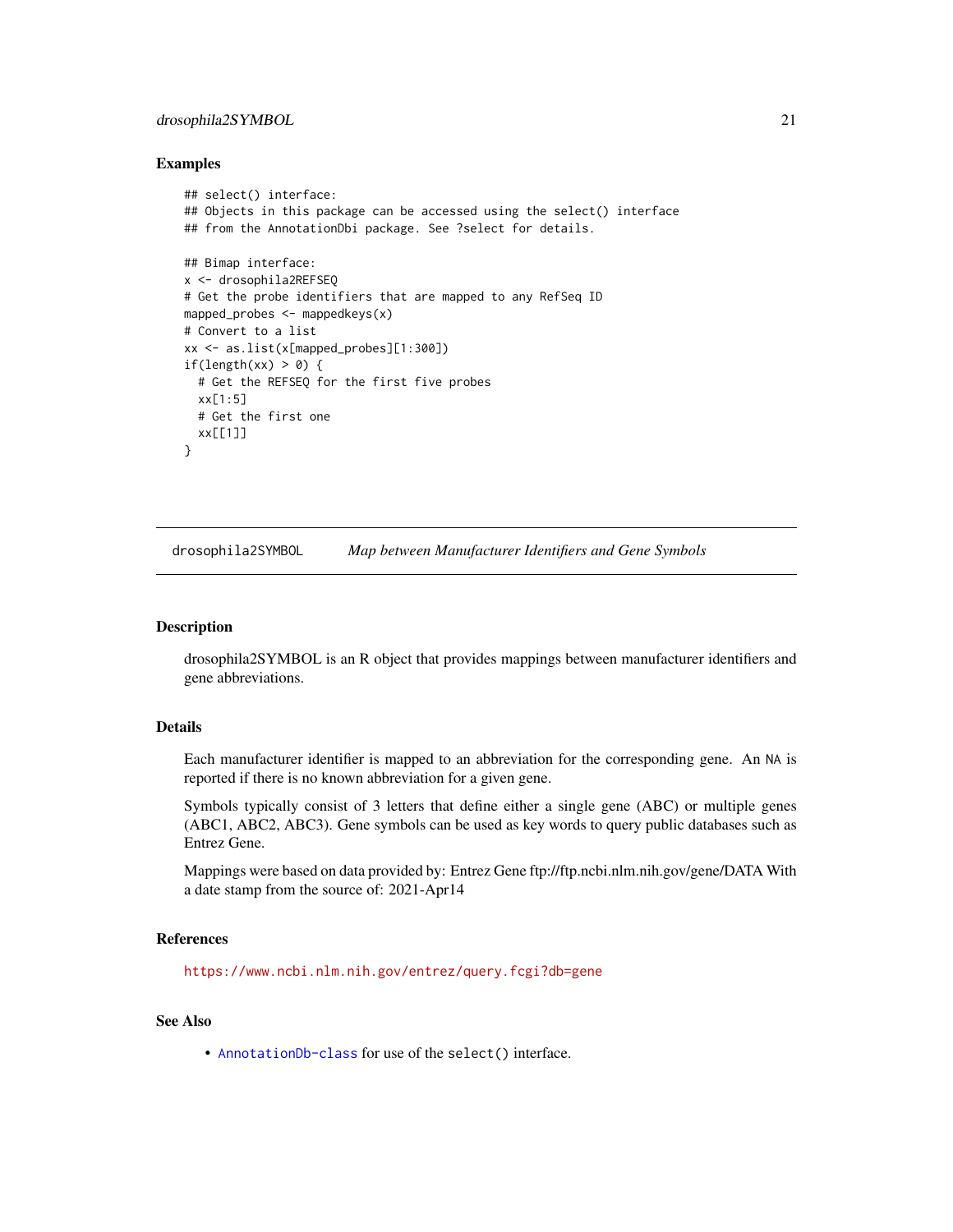# Examples

```
## select() interface:
## Objects in this package can be accessed using the select() interface
## from the AnnotationDbi package. See ?select for details.
## Bimap interface:
x <- drosophila2SYMBOL
# Get the probe identifiers that are mapped to a gene symbol
mapped_probes <- mappedkeys(x)
# Convert to a list
xx <- as.list(x[mapped_probes][1:300])
if(length(xx) > 0) {
  # Get the SYMBOL for the first five probes
  xx[1:5]
  # Get the first one
  xx[[1]]
}
```
drosophila2UNIPROT *Map Uniprot accession numbers with Entrez Gene identifiers*

#### Description

drosophila2UNIPROT is an R object that contains mappings between the manufacturer identifiers and Uniprot accession numbers.

# Details

This object is a simple mapping of manufacturer identifiers to Uniprot Accessions.

Mappings were based on data provided by NCBI (link above) with an exception for fly, which required retrieving the data from ensembl <http://www.ensembl.org/biomart/martview/>

# See Also

• [AnnotationDb-class](#page-0-0) for use of the select() interface.

```
## select() interface:
## Objects in this package can be accessed using the select() interface
## from the AnnotationDbi package. See ?select for details.
## Bimap interface:
x <- drosophila2UNIPROT
# Get the entrez gene IDs that are mapped to an Uniprot ID
mapped_genes <- mappedkeys(x)
# Convert to a list
xx <- as.list(x[mapped_genes][1:300])
if(length(xx) > 0) {
```
<span id="page-21-0"></span>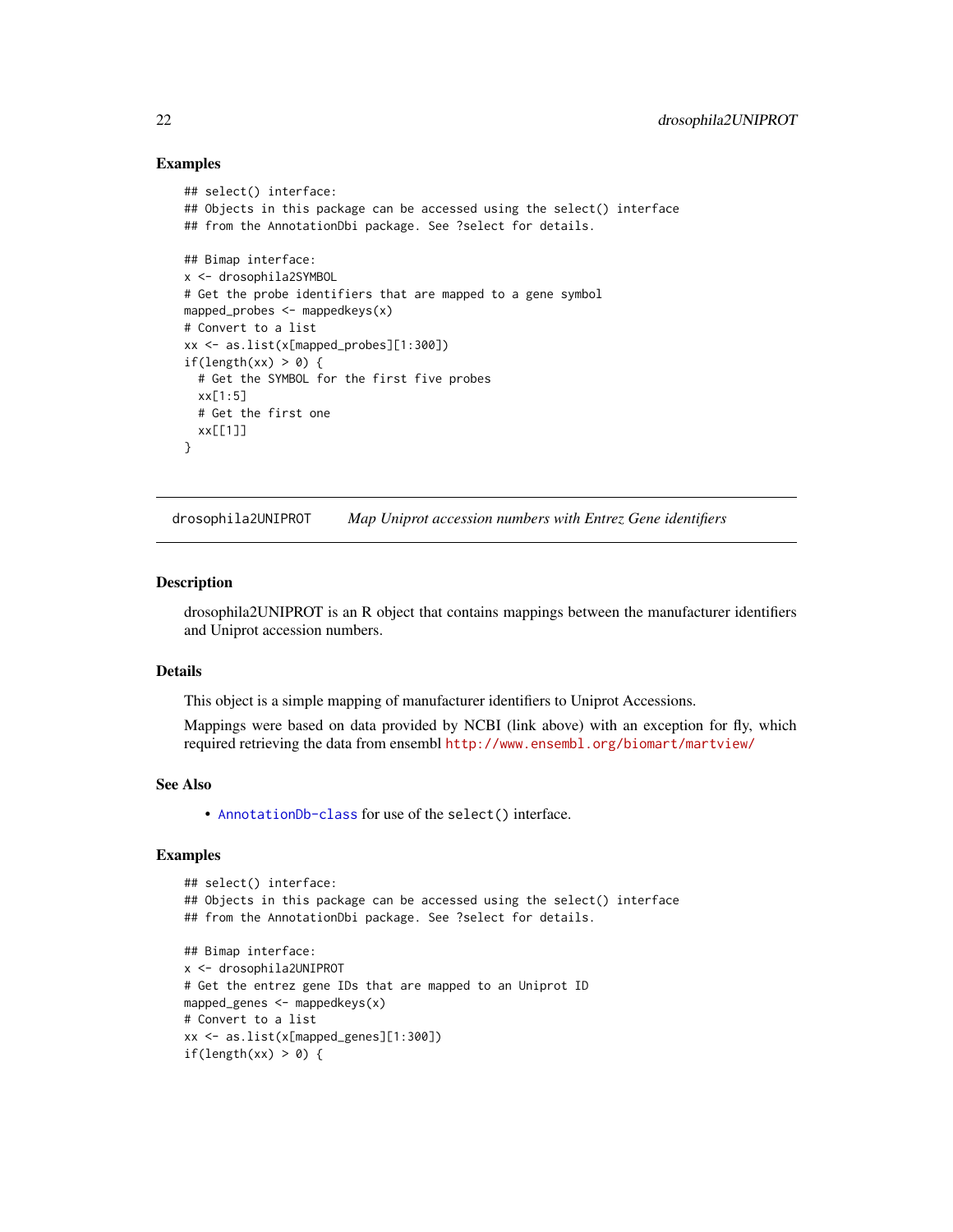```
# Get the Uniprot IDs for the first five genes
 xx[1:5]
 # Get the first one
 xx[[1]]
}
```
drosophila2\_dbconn *Collect information about the package annotation DB*

#### Description

Some convenience functions for getting a connection object to (or collecting information about) the package annotation DB.

# Usage

```
drosophila2_dbconn()
drosophila2_dbfile()
drosophila2_dbschema(file="", show.indices=FALSE)
drosophila2_dbInfo()
```
# **Arguments**

| file         | A connection, or a character string naming the file to print to (see the file<br>argument of the cat function for the details). |
|--------------|---------------------------------------------------------------------------------------------------------------------------------|
| show.indices | The CREATE INDEX statements are not shown by default. Use show, indices=TRUE<br>to get them.                                    |

# Details

drosophila2\_dbconn returns a connection object to the package annotation DB. IMPORTANT: Don't call [dbDisconnect](#page-0-0) on the connection object returned by drosophila2\_dbconn or you will break all the [AnnDbObj](#page-0-0) objects defined in this package!

drosophila2\_dbfile returns the path (character string) to the package annotation DB (this is an SQLite file).

drosophila2\_dbschema prints the schema definition of the package annotation DB.

drosophila2\_dbInfo prints other information about the package annotation DB.

# Value

drosophila2\_dbconn: a DBIConnection object representing an open connection to the package annotation DB.

drosophila2\_dbfile: a character string with the path to the package annotation DB.

drosophila2\_dbschema: none (invisible NULL).

drosophila2\_dbInfo: none (invisible NULL).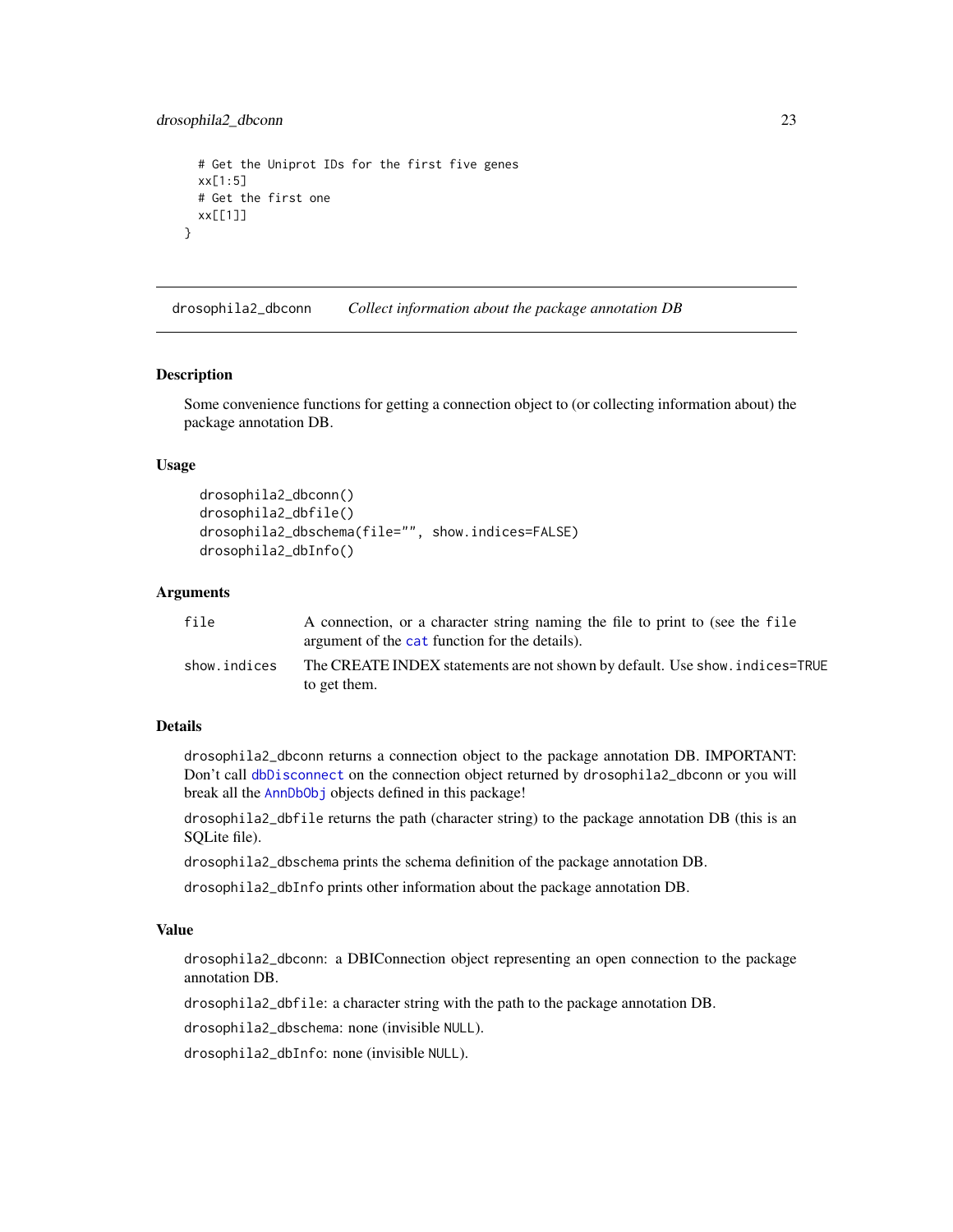# <span id="page-23-0"></span>See Also

[dbGetQuery](#page-0-0), [dbConnect](#page-0-0), [dbconn](#page-0-0), [dbfile](#page-0-0), [dbschema](#page-0-0), [dbInfo](#page-0-0)

# Examples

library(DBI) ## Count the number of rows in the "probes" table: dbGetQuery(drosophila2\_dbconn(), "SELECT COUNT(\*) FROM probes")

drosophila2\_dbschema()

drosophila2\_dbInfo()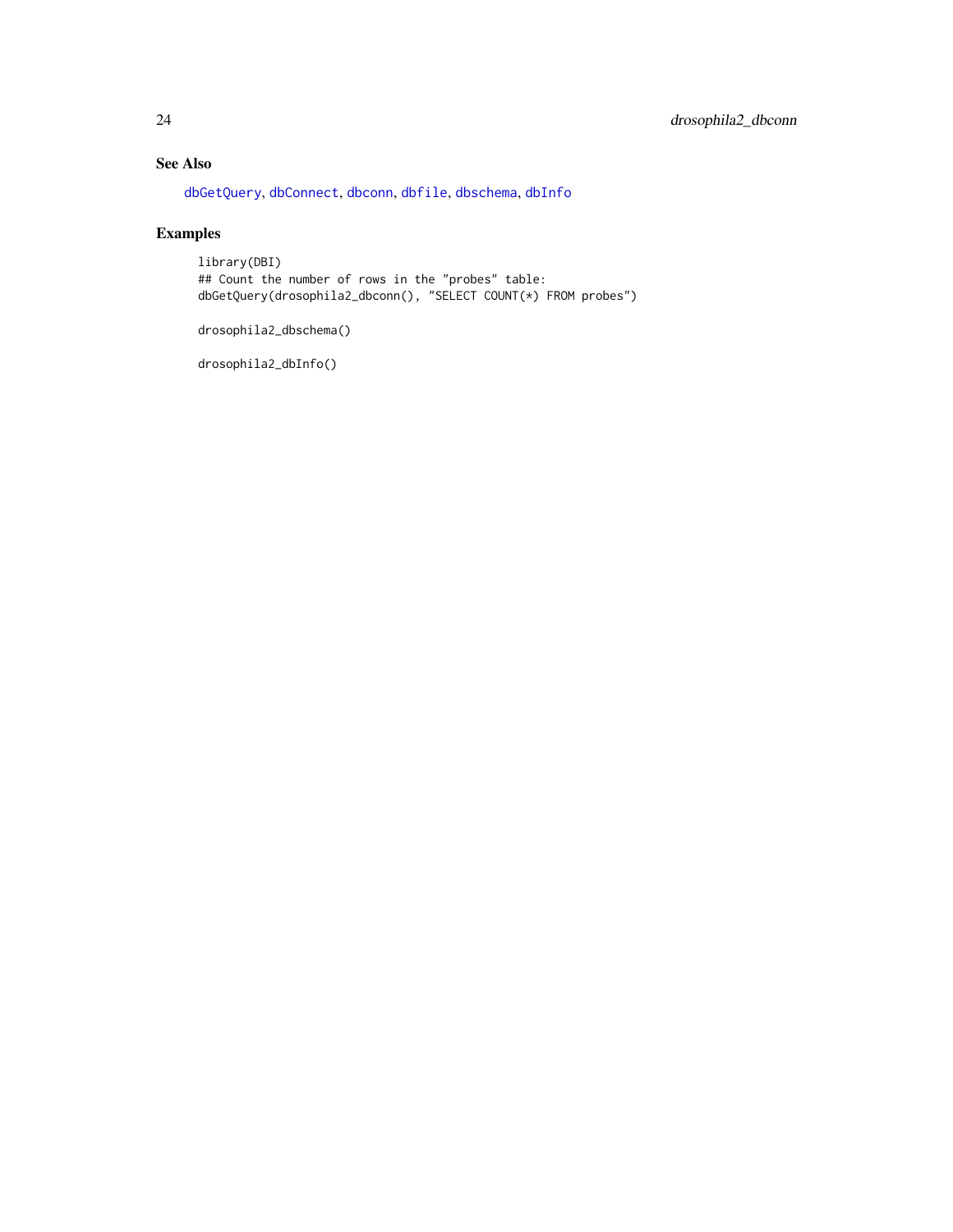# **Index**

∗ datasets drosophila2.db, [3](#page-2-0) drosophila2\_dbconn, [23](#page-22-0) drosophila2ACCNUM, [1](#page-0-1) drosophila2ALIAS2PROBE, [2](#page-1-0) drosophila2CHR, [3](#page-2-0) drosophila2CHRLENGTHS, [4](#page-3-0) drosophila2CHRLOC, [5](#page-4-0) drosophila2ENSEMBL, [6](#page-5-0) drosophila2ENTREZID, [7](#page-6-0) drosophila2ENZYME, [8](#page-7-0) drosophila2FLYBASE, [9](#page-8-0) drosophila2FLYBASECG, [10](#page-9-0) drosophila2GENENAME, [11](#page-10-0) drosophila2GO, [12](#page-11-1) drosophila2MAP, [15](#page-14-0) drosophila2MAPCOUNTS, [16](#page-15-0) drosophila2ORGANISM, [16](#page-15-0) drosophila2PATH, [17](#page-16-0) drosophila2PMID, [18](#page-17-0) drosophila2REFSEQ, [20](#page-19-0) drosophila2SYMBOL, [21](#page-20-0) drosophila2UNIPROT, [22](#page-21-0) ∗ utilities drosophila2\_dbconn, [23](#page-22-0) AnnDbObj, *[23](#page-22-0)* cat, *[23](#page-22-0)* checkMAPCOUNTS, *[16](#page-15-0)* dbconn, *[24](#page-23-0)* dbConnect, *[24](#page-23-0)* dbDisconnect, *[23](#page-22-0)* dbfile, *[24](#page-23-0)* dbGetQuery, *[24](#page-23-0)* dbInfo, *[24](#page-23-0)* dbschema, *[24](#page-23-0)* drosophila2 *(*drosophila2.db*)*, [3](#page-2-0) drosophila2.db, [3](#page-2-0)

drosophila2\_dbconn, [23](#page-22-0) drosophila2\_dbfile *(*drosophila2\_dbconn*)*, [23](#page-22-0) drosophila2\_dbInfo *(*drosophila2\_dbconn*)*, [23](#page-22-0) drosophila2\_dbschema *(*drosophila2\_dbconn*)*, [23](#page-22-0) drosophila2ACCNUM, [1](#page-0-1) drosophila2ALIAS2PROBE, [2](#page-1-0) drosophila2CHR, [3](#page-2-0) drosophila2CHRLENGTHS, [4](#page-3-0) drosophila2CHRLOC, [5](#page-4-0) drosophila2CHRLOCEND *(*drosophila2CHRLOC*)*, [5](#page-4-0) drosophila2ENSEMBL, [6](#page-5-0) drosophila2ENSEMBL2PROBE *(*drosophila2ENSEMBL*)*, [6](#page-5-0) drosophila2ENTREZID, [7](#page-6-0) drosophila2ENZYME, [8](#page-7-0) drosophila2ENZYME2PROBE *(*drosophila2ENZYME*)*, [8](#page-7-0) drosophila2FLYBASE, [9](#page-8-0) drosophila2FLYBASE2PROBE *(*drosophila2FLYBASE*)*, [9](#page-8-0) drosophila2FLYBASECG, [10](#page-9-0) drosophila2FLYBASECG2PROBE *(*drosophila2FLYBASECG*)*, [10](#page-9-0) drosophila2GENENAME, [11](#page-10-0) drosophila2GO, [12](#page-11-1) drosophila2GO2ALLPROBES, *[14](#page-13-0)* drosophila2GO2ALLPROBES *(*drosophila2GO*)*, [12](#page-11-1) drosophila2GO2PROBE *(*drosophila2GO*)*, [12](#page-11-1) drosophila2LOCUSID *(*drosophila2ENTREZID*)*, [7](#page-6-0) drosophila2MAP, [15](#page-14-0) drosophila2MAPCOUNTS, [16](#page-15-0) drosophila2ORGANISM, [16](#page-15-0) drosophila2ORGPKG